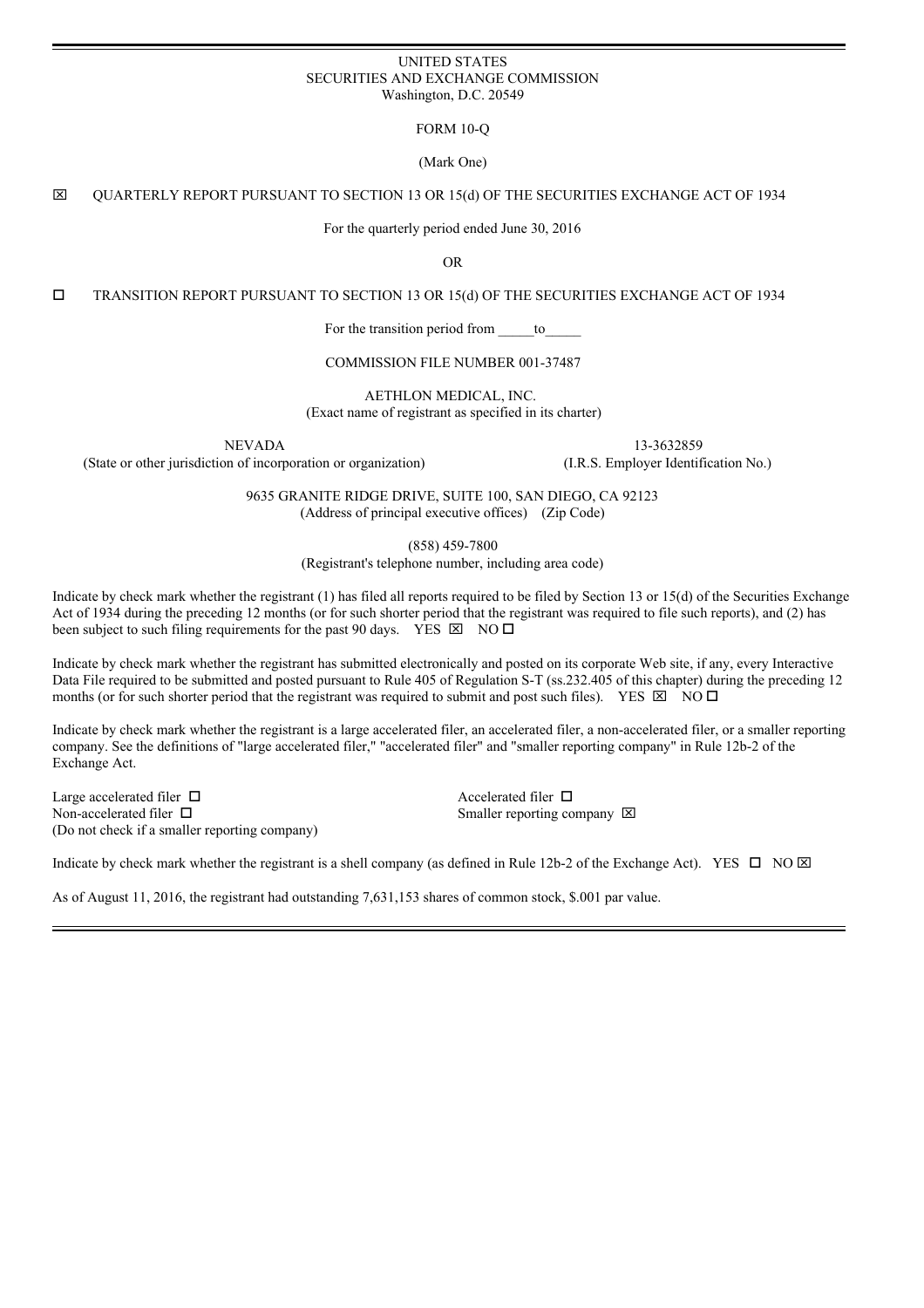| PART I.  | <b>FINANCIAL INFORMATION</b>                                                                                           | $\mathfrak{Z}$ |
|----------|------------------------------------------------------------------------------------------------------------------------|----------------|
| ITEM 1.  | FINANCIAL STATEMENTS                                                                                                   | $\mathfrak{Z}$ |
|          | CONDENSED CONSOLIDATED BALANCE SHEETS AT JUNE 30, 2016 (UNAUDITED) AND<br>MARCH 31, 2016                               | 3              |
|          | CONDENSED CONSOLIDATED STATEMENTS OF OPERATIONS FOR THE THREE MONTH PERIOD<br>ENDED JUNE 30, 2016 AND 2015 (UNAUDITED) | $\overline{4}$ |
|          | CONDENSED CONSOLIDATED STATEMENTS OF CASH FLOWS FOR THE THREE MONTHS ENDED JUNE<br>30, 2016 AND 2015 (UNAUDITED)       | 5              |
|          | NOTES TO CONDENSED CONSOLIDATED FINANCIAL STATEMENTS (UNAUDITED)                                                       | 6              |
| ITEM 2.  | MANAGEMENT'S DISCUSSION AND ANALYSIS OF FINANCIAL CONDITION AND RESULTS OF<br><b>OPERATIONS</b>                        | 16             |
| ITEM 3.  | QUANTITATIVE AND QUALITATIVE DISCLOSURES ABOUT MARKET RISK                                                             | 20             |
| ITEM 4.  | CONTROLS AND PROCEDURES                                                                                                | 21             |
| PART II. | <b>OTHER INFORMATION</b>                                                                                               | 22             |
| ITEM 1.  | <b>LEGAL PROCEEDINGS</b>                                                                                               | 22             |
| ITEM 1A. | <b>RISK FACTORS</b>                                                                                                    | 22             |
| ITEM 2.  | UNREGISTERED SALES OF EQUITY SECURITIES AND USE OF PROCEEDS                                                            | 22             |
| ITEM 3.  | DEFAULTS UPON SENIOR SECURITIES                                                                                        | 22             |
| ITEM 4.  | MINE SAFETY DISCLOSURES                                                                                                | 22             |
| ITEM 5.  | <b>OTHER INFORMATION</b>                                                                                               | 22             |
| ITEM 6.  | <b>EXHIBITS</b>                                                                                                        | 23             |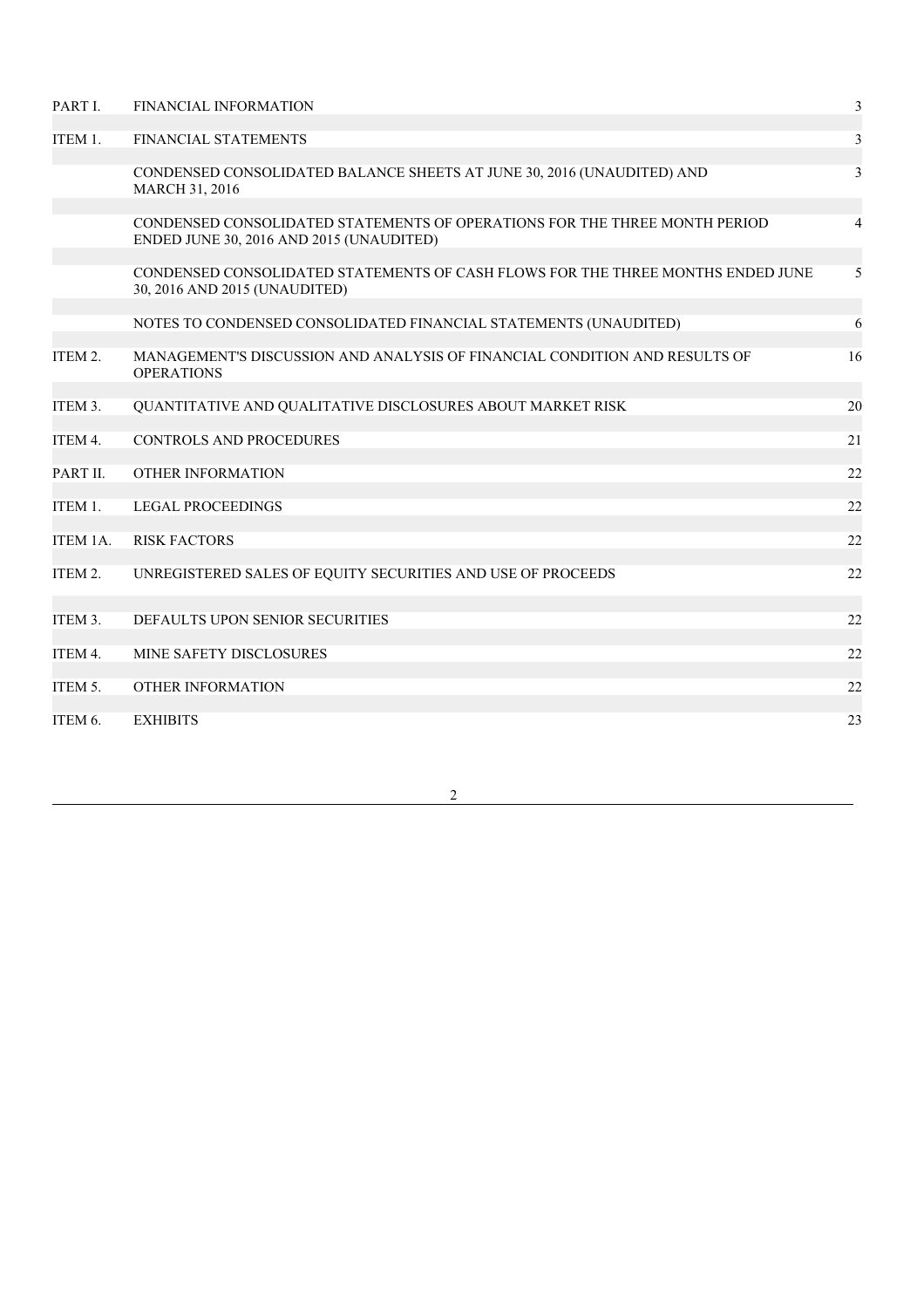# PART I. FINANCIAL INFORMATION

# ITEM 1. CONDENSED CONSOLIDATED FINANCIAL STATEMENTS

# AETHLON MEDICAL, INC. AND SUBSIDIARY CONDENSED CONSOLIDATED BALANCE SHEETS

|                                                                                                                                                            |             | June 30,<br>2016<br>(Unaudited) | March 31,<br>2016 |                |  |
|------------------------------------------------------------------------------------------------------------------------------------------------------------|-------------|---------------------------------|-------------------|----------------|--|
| <b>ASSETS</b>                                                                                                                                              |             |                                 |                   |                |  |
| Current assets                                                                                                                                             |             |                                 |                   |                |  |
| Cash                                                                                                                                                       | $\mathbf S$ | 1,294,259                       | \$                | 2,123,737      |  |
| Accounts receivable                                                                                                                                        |             |                                 |                   | 199,471        |  |
| Prepaid expenses and other current assets                                                                                                                  |             | 23,500                          |                   | 53,294         |  |
| Total current assets                                                                                                                                       |             | 1,317,759                       |                   | 2,376,502      |  |
| Property and equipment, net                                                                                                                                |             | 29,656                          |                   | 36,038         |  |
| Patents and patents pending, net                                                                                                                           |             | 91,870                          |                   | 94,161         |  |
| Deposits                                                                                                                                                   |             | 21,747                          |                   | 22,415         |  |
| Total assets                                                                                                                                               | \$          | 1,461,032                       | \$                | 2,529,116      |  |
| LIABILITIES AND STOCKHOLDERS' EQUITY                                                                                                                       |             |                                 |                   |                |  |
| <b>Current liabilities</b>                                                                                                                                 |             |                                 |                   |                |  |
| Accounts payable                                                                                                                                           | \$          | 381,967                         | \$                | 244,804        |  |
| Due to related parties                                                                                                                                     |             | 28,250                          |                   | 145,112        |  |
| Other current liabilities                                                                                                                                  |             | 58,747                          |                   | 136,695        |  |
| Total current liabilities                                                                                                                                  |             | 468,964                         |                   | 526,611        |  |
| Convertible notes payable, noncurrent portion, net                                                                                                         |             | 616,817                         |                   | 500,139        |  |
| <b>Total liabilities</b>                                                                                                                                   |             | 1,085,781                       |                   | 1,026,750      |  |
| Commitments and Contingencies (Note 13)                                                                                                                    |             |                                 |                   |                |  |
| Equity                                                                                                                                                     |             |                                 |                   |                |  |
| Common stock, par value \$0.001 per share; 30,000,000 shares authorized; 7,622,393<br>shares issued and outstanding as of June 30, 2016 and March 31, 2016 |             | 7,621                           |                   | 7,621          |  |
| Additional paid-in capital                                                                                                                                 |             | 89,056,576                      |                   | 88,047,142     |  |
| Accumulated deficit                                                                                                                                        |             | (88, 630, 860)                  |                   | (86, 502, 043) |  |
| Total Aethlon Medical, Inc. stockholders' equity before noncontrolling interests                                                                           |             | 433,337                         |                   | 1,552,720      |  |
| Noncontrolling interest                                                                                                                                    |             | (58,086)                        |                   | (50, 354)      |  |
| Total equity                                                                                                                                               |             | 375,251                         |                   | 1,502,366      |  |
| Total liabilities and equity                                                                                                                               | \$          | 1,461,032                       | \$                | 2,529,116      |  |

See accompanying notes.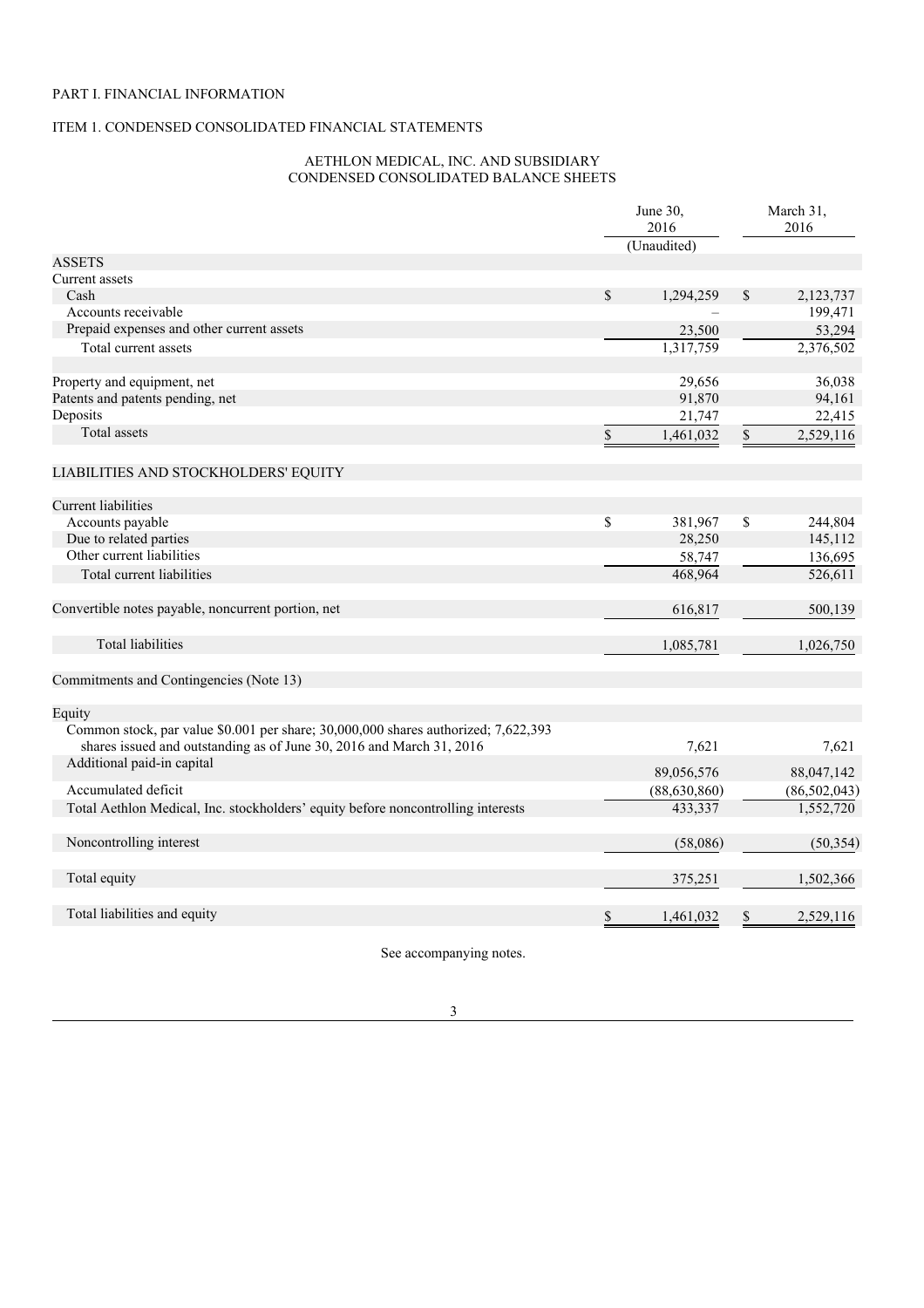## AETHLON MEDICAL, INC. AND SUBSIDIARY CONDENSED CONSOLIDATED STATEMENTS OF OPERATIONS For the Three Months Ended June 30, 2016 and 2015 (Unaudited)

|                                                                                    |               | Three Months<br>Ended<br>June 30,<br>2016 |               | Three Months<br>Ended<br>June 30,<br>2015 |
|------------------------------------------------------------------------------------|---------------|-------------------------------------------|---------------|-------------------------------------------|
| <b>REVENUES</b>                                                                    |               |                                           |               |                                           |
| Government contract revenue                                                        | $\mathcal{S}$ | 4,635                                     | <sup>\$</sup> | 192,508                                   |
| <b>OPERATING EXPENSES</b>                                                          |               |                                           |               |                                           |
| Professional fees                                                                  |               | 567,749                                   |               | 538,226                                   |
| Payroll and related                                                                |               | 344,987                                   |               | 458,228                                   |
| General and administrative                                                         |               | 223,551                                   |               | 286,025                                   |
| Total operating expenses                                                           |               | 1,136,287                                 |               | 1,282,479                                 |
| <b>OPERATING LOSS</b>                                                              |               | (1, 131, 652)                             |               | (1,089,971)                               |
| <b>OTHER EXPENSE</b>                                                               |               |                                           |               |                                           |
| Interest and other debt expenses                                                   |               | 42,167                                    |               | 126,688                                   |
| Loss on debt extinguishment                                                        |               | 616,889                                   |               |                                           |
| Warrant repricing expense                                                          |               | 345,841                                   |               |                                           |
| Total other expense                                                                |               | 1,004,897                                 |               | 126,688                                   |
| NET LOSS BEFORE NONCONTROLLING INTERESTS                                           |               | (2, 136, 549)                             |               | (1,216,659)                               |
| LOSS ATTRIBUTABLE TO NONCONTROLLING INTERESTS                                      |               | (7, 732)                                  |               | (33, 623)                                 |
| NET LOSS ATTRIBUTABLE TO COMMON STOCKHOLDERS                                       | S.            | (2,128,817)                               | \$            | (1,183,036)                               |
| BASIC AND DILUTED LOSS PER COMMON SHARE                                            | \$            | (0.28)                                    | \$            | (0.18)                                    |
| WEIGHTED AVERAGE NUMBER OF COMMON SHARES OUTSTANDING - BASIC<br><b>AND DILUTED</b> |               | 7,622,393                                 |               | 6,720,484                                 |
|                                                                                    |               |                                           |               |                                           |

See accompanying notes.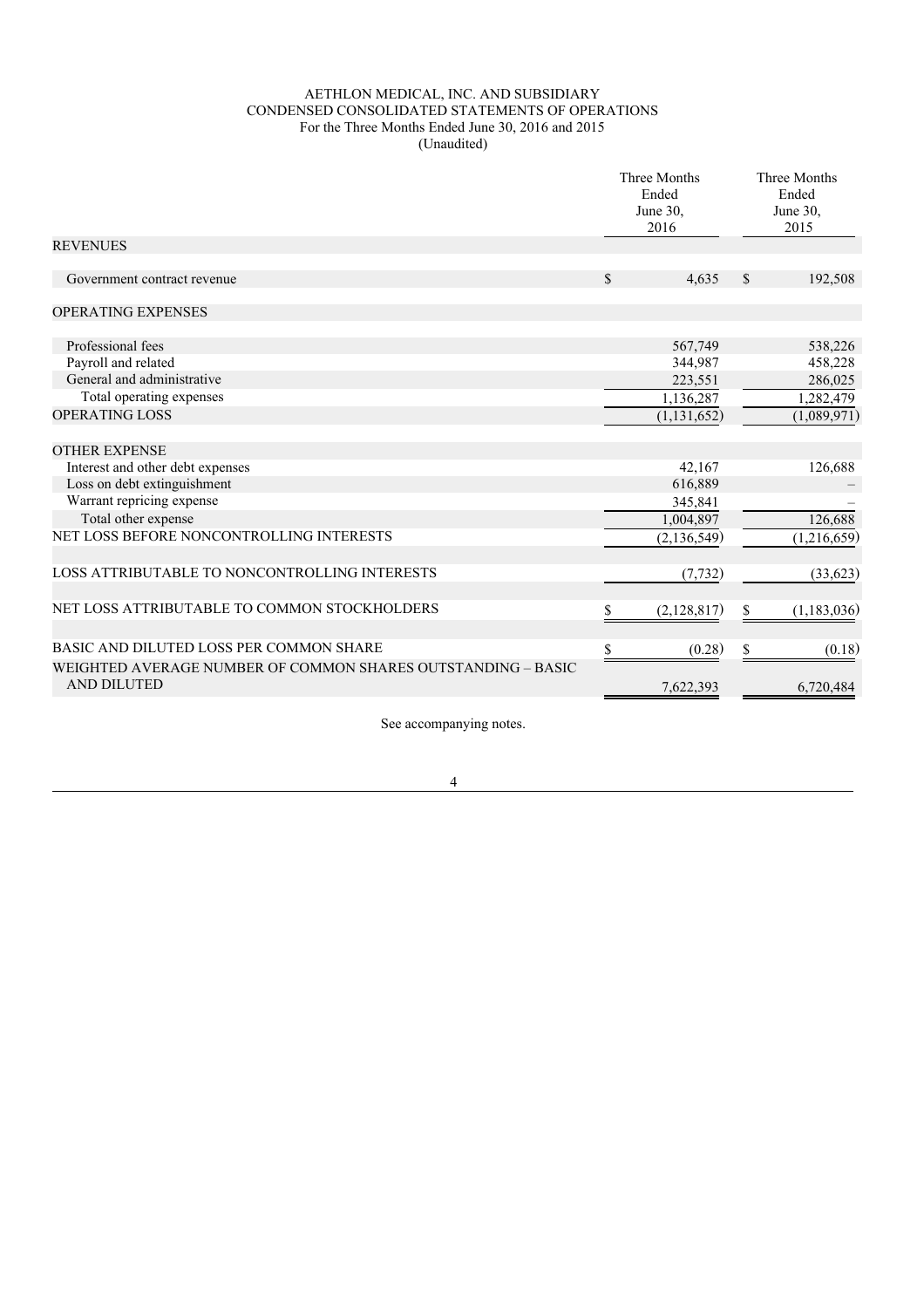### AETHLON MEDICAL, INC. AND SUBSIDIARY CONDENSED CONSOLIDATED STATEMENTS OF CASH FLOWS For the Three Months Ended June 30, 2016 and 2015 (Unaudited)

|                                                                             | Three Months<br>Ended<br>June 30,<br>2016 |    | Three Months<br>Ended<br>June 30,<br>2015 |
|-----------------------------------------------------------------------------|-------------------------------------------|----|-------------------------------------------|
| Cash flows from operating activities:                                       |                                           |    |                                           |
| Net loss                                                                    | \$<br>(2, 136, 549)                       | \$ | (1,216,659)                               |
| Adjustments to reconcile net loss to net cash used in operating activities: |                                           |    |                                           |
| Depreciation and amortization                                               | 10,218                                    |    | 9,338                                     |
| Stock based compensation                                                    | 50,710                                    |    | 50,711                                    |
| Loss on debt extinguishment                                                 | 616,889                                   |    |                                           |
| Loss on warrant repricing                                                   | 345,841                                   |    |                                           |
| Amortization of debt discount and deferred financing costs                  | 27,641                                    |    | 112,440                                   |
| Changes in operating assets and liabilities:                                |                                           |    |                                           |
| Accounts receivable                                                         | 199,471                                   |    | 192,374                                   |
| Prepaid expenses and other current assets                                   | 30,462                                    |    | (20, 480)                                 |
| Accounts payable and other current liabilities                              | 144,246                                   |    | 45,270                                    |
| Due to related parties                                                      | (116, 862)                                |    | 29,000                                    |
| Net cash used in operating activities                                       | (827, 933)                                |    | (798,006)                                 |
| Cash flows from investing activities:                                       |                                           |    |                                           |
| Purchases of property and equipment                                         | (1, 545)                                  |    |                                           |
| Net cash used in investing activities                                       | (1, 545)                                  |    |                                           |
| Cash flows from financing activities:                                       |                                           |    |                                           |
| Proceeds from the issuance of common stock                                  |                                           |    | 5,591,988                                 |
| Net cash provided by financing activities                                   |                                           |    | 5,591,988                                 |
| Net (decrease) increase in cash                                             | (829, 478)                                |    | 4,793,982                                 |
| Cash at beginning of period                                                 | 2,123,737                                 |    | 855,596                                   |
|                                                                             |                                           |    |                                           |
| Cash at end of period                                                       | \$<br>1,294,259                           | \$ | 5,649,578                                 |
| Supplemental disclosures of non-cash investing and financing activities:    |                                           |    |                                           |
| Debt discount on convertible notes payable                                  | \$<br>75,994                              | \$ |                                           |
| Reclassification of accrued interest into convertible notes payable         |                                           |    |                                           |
|                                                                             | \$<br>85,031                              | \$ |                                           |

See accompanying notes.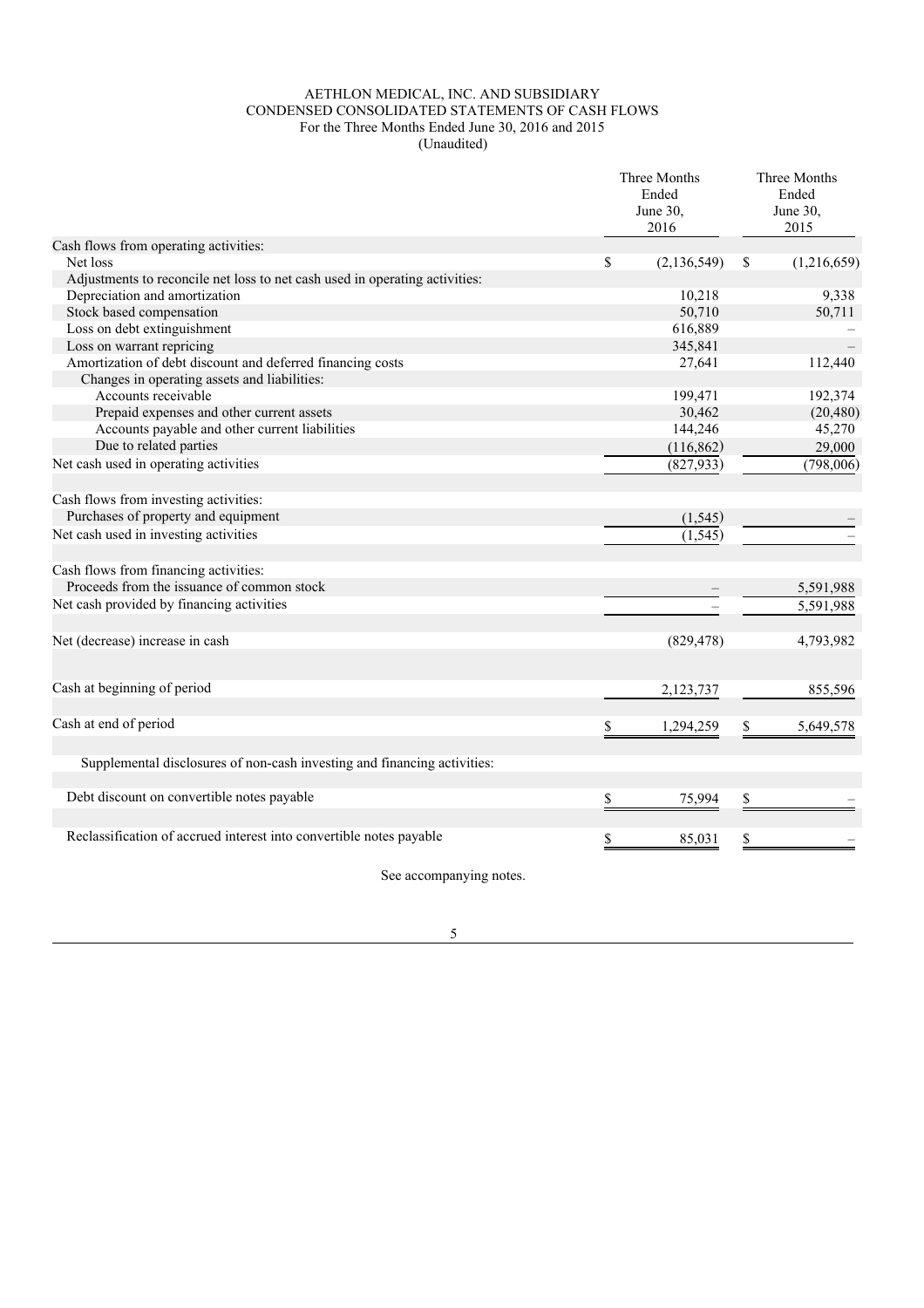## AETHLON MEDICAL, INC. AND SUBSIDIARY NOTES TO CONDENSED CONSOLIDATED FINANCIAL STATEMENTS (UNAUDITED) June 30, 2016

## 1. NATURE OF BUSINESS AND BASIS OF PRESENTATION

# ORGANIZATION

Aethlon Medical, Inc. and subsidiary ("Aethlon", the "Company", "we" or "us") is a medical device company focused on creating innovative devices that address unmet medical needs in cancer, infectious disease and other life-threatening conditions. At the core of our developments is the Aethlon ADAPT™ (Adaptive Dialysis-Like Affinity Platform Technology) system, a medical device platform that converges single or multiple affinity drug agents with advanced plasma membrane technology to create therapeutic filtration devices that selectively remove harmful particles from the entire circulatory system without loss of essential blood components. On June 25, 2013, the United States Food and Drug Administration (FDA) approved an Investigational Device Exemption (IDE) that allows us to initiate human feasibility studies of the Aethlon Hemopurifier® in the U.S. Under the feasibility study protocol, we plan to enroll ten end-stage renal disease patients who are infected with the Hepatitis C virus (HCV) to demonstrate the safety of Hemopurifier therapy. Successful completion of this study will allow us the opportunity to initiate pivotal studies that are required for market clearance to treat HCV and other disease conditions in the U.S.

Successful outcomes of human trials will also be required by the regulatory agencies of certain foreign countries where we intend to sell this device. Some of our patents may expire before FDA approval or approval in a foreign country, if any, is obtained. However, we believe that certain patent applications and/or other patents issued more recently will help protect the proprietary nature of the Hemopurifier(R) treatment technology.

In October 2013, our majority owned subsidiary, Exosome Sciences, Inc. ("ESI"), commenced operations with a focus on advancing exosome-based strategies to diagnose and monitor the progression of cancer, infectious disease and other life-threatening conditions.

ESI is accounted for as a non-controlling interest as the Company has an 80% ownership interest in the subsidiary. Earnings or losses attributable to other stockholders of a consolidated affiliated company are classified separately as "noncontrolling interest" in the Company's consolidated statements of operations. Net loss attributable to noncontrolling interest reflects only its share of the after-tax earnings or losses of an affiliated company. Income taxes attributable to noncontrolling interest are determined using the applicable statutory tax rates in the jurisdictions where such operations are conducted. The Company's consolidated balance sheets reflect noncontrolling interests within the equity section of the consolidated balance sheets.

Our common stock is traded on the Nasdaq Capital Market under the symbol "AEMD."

## SUMMARY OF SIGNIFICANT ACCOUNTING POLICIES

During the three months ended June 30, 2016, there have been no changes to our significant accounting policies as described in our Annual Report on Form 10-K for the fiscal year ended March 31, 2016.

The accompanying unaudited condensed consolidated financial statements of the Company have been prepared in accordance with U.S. generally accepted accounting principles (GAAP) for interim financial information and with the instructions to Form 10-Q and Article 10 of the Securities and Exchange Commission (SEC) Regulation S-X. Accordingly, they should be read in conjunction with the audited financial statements and notes thereto for the year ended March 31, 2016, included in the Company's Annual Report on Form 10-K filed with the SEC on June 29, 2016. The accompanying unaudited condensed consolidated financial statements include the accounts of Aethlon Medical, Inc. and its wholly-owned subsidiary. All significant inter-company transactions and balances have been eliminated in consolidation. The unaudited condensed consolidated financial statements contain all normal recurring accruals and adjustments that, in the opinion of management, are necessary to present fairly the condensed consolidated balance sheet of the Company at June 30, 2016, the condensed consolidated statements of operations for the three months ended June 30, 2016, and the condensed consolidated statement of cash flows for the three months ended June 30, 2016. Estimates were made relating to useful lives of fixed assets, valuation allowances, the fair value of warrants, impairment of assets, share-based compensation expense and accruals for clinical trial and research and development expenses. Actual results could differ materially from those estimates. Certain amounts previously reported in the financial statements have been reclassified to conform to the current presentation. Such reclassifications did not affect net loss, equity or cash flows. The results of operations for the three months ended June 30, 2016 are not necessarily indicative of the results to be expected for the full year or any future interim periods.

On April 14, 2015, we completed a 1-for-50 reverse stock split. Accordingly, authorized common stock was reduced from 500,000,000 shares to 10,000,000 shares, and each 50 shares of outstanding common stock held by stockholders were combined into one share of common stock. The accompanying condensed consolidated financial statements and accompanying notes have been retroactively revised to reflect such reverse stock split as if it had occurred on April 1, 2015. All share and per share amounts have been revised accordingly.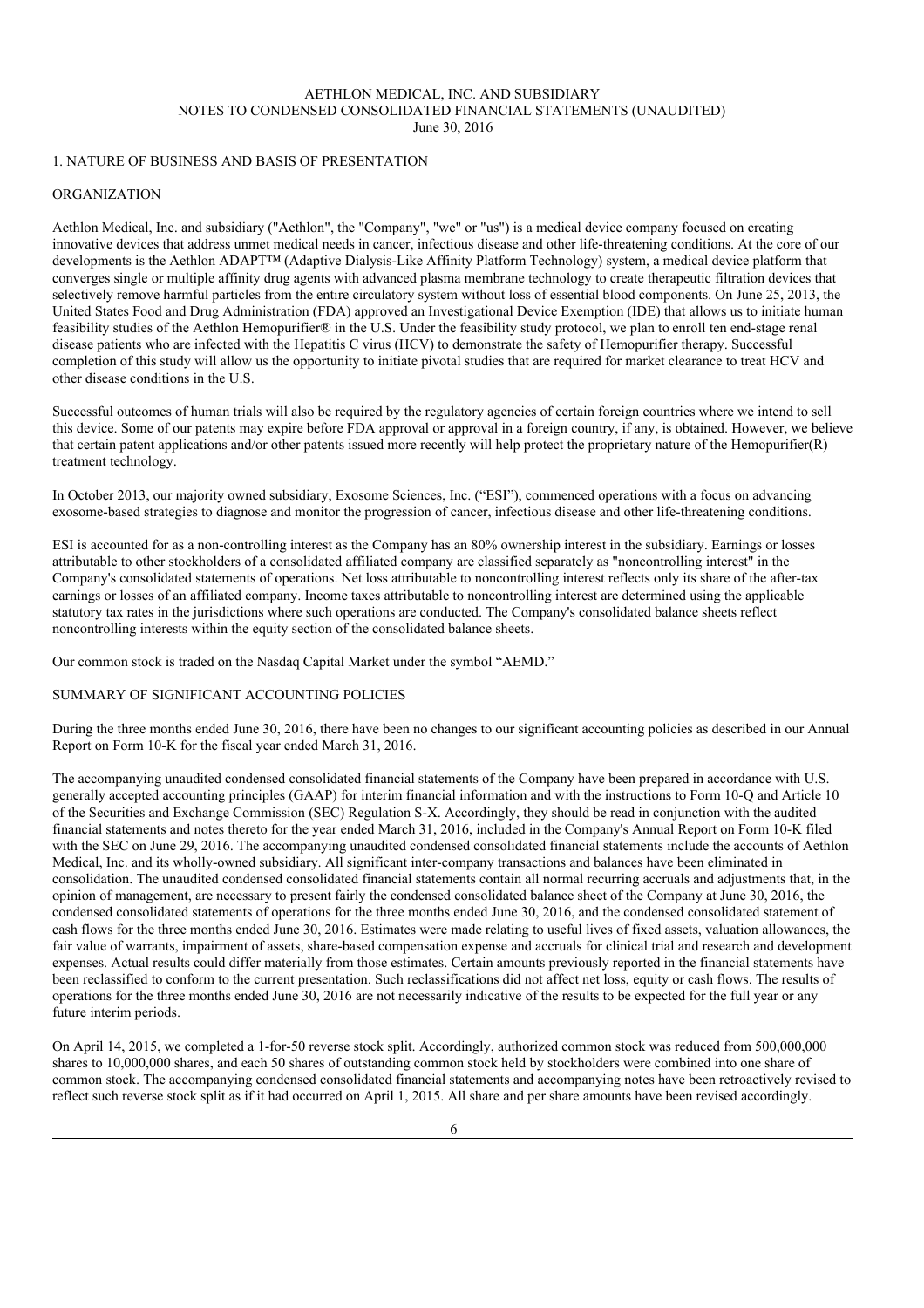On March 31, 2016, we filed a Certificate of Amendment to our Articles of Incorporation to increase our authorized common stock from 10,000,000 to 30,000,000 shares. Our stockholders approved the amendment at our annual meeting of stockholders held on March 29, 2016.

## LIQUIDITY AND GOING CONCERN

The accompanying condensed consolidated financial statements have been prepared assuming that we will continue as a going concern, which contemplates, among other things, the realization of assets and satisfaction of liabilities in the ordinary course of business. We have incurred continuing losses from operations and at June 30, 2016 had limited working capital and an accumulated deficit of approximately \$88,631,000. These factors, among other matters, raise substantial doubt about our ability to continue as a going concern. A significant amount of additional capital will be necessary to advance the development of our products to the point at which they may become commercially viable. We intend to fund operations, working capital and other cash requirements for the twelve month period subsequent to June 30, 2016 through debt and/or equity financing arrangements as well as through revenues and related cash receipts under our government contracts (see Note 11).

We are currently addressing our liquidity issue by seeking additional investment capital through issuances of common stock under our existing S-3 registration statement and by applying for grants issued by government agencies in the United States. We believe that our cash on hand and funds expected to be received from additional debt and equity financing arrangements will be sufficient to meet our liquidity needs for the twelve month period through June 30, 2017. However, no assurance can be given that we will receive any funds in addition to the funds we have received to date (see Note 14).

The successful outcome of future activities cannot be determined at this time and there is no assurance that, if achieved, we will have sufficient funds to execute our intended business plan or generate positive operating results.

The consolidated financial statements do not include any adjustments related to this uncertainty and as to the recoverability and classification of asset carrying amounts or the amount and classification of liabilities that might result should the Company be unable to continue as a going concern.

# 2. LOSS PER COMMON SHARE

Basic loss per share is computed by dividing net income available to common stockholders by the weighted average number of common shares outstanding during the period of computation. Diluted loss per share is computed similar to basic loss per share except that the denominator is increased to include the number of additional common shares that would have been outstanding if potential common shares had been issued, if such additional common shares were dilutive. Since we had net losses for all periods presented, basic and diluted loss per share are the same, and additional potential common shares have been excluded as their effect would be antidilutive.

As of June 30, 2016 and 2015, a total of 2,771,780 and 2,773,483 potential common shares, consisting of shares underlying outstanding stock options, warrants and convertible notes payable were excluded as their inclusion would be antidilutive.

### 3. RESEARCH AND DEVELOPMENT EXPENSES

Our research and development costs are expensed as incurred. We incurred approximately \$118,000 and \$182,000 of research and development expenses for the three month periods ended June 30, 2016 and 2015, respectively, which are included in various operating expenses in the accompanying condensed consolidated statements of operations.

### 4. SIGNIFICANT RECENT ACCOUNTING PRONOUNCEMENTS

During the three months ended June 30, 2016, we adopted Financial Accounting Standards Board ("FASB") Accounting Standards Update ("ASU") 2015-03, the new accounting standard on imputation of interest, simplifying the presentation of debt issuance costs. As a result of the adoption of that pronouncement, our deferred offering costs at March 31, 2016 were reclassified from current assets to an offset against our convertible notes.

Management is evaluating significant recent accounting pronouncements that are not yet effective for us, including the new accounting standard on improvements to employee share based payment accounting, ASU 2016-09 (Topic 718), the new accounting standard related to leases, ASU 2016-02 (Topic 842), the new accounting standard for recognition and measurement of financial assets and financial liabilities, ASU 2016-01, the new accounting standard on extraordinary and unusual items on income statements, ASU 2015-01, the new accounting standard related to presentation of financial statements - going concern qualifications, ASU 2014-15, and the new accounting standard on revenue recognition, ASU 2014-09 (Topic 606), and have not yet concluded whether any such pronouncements will have a significant effect on our future consolidated financial statements.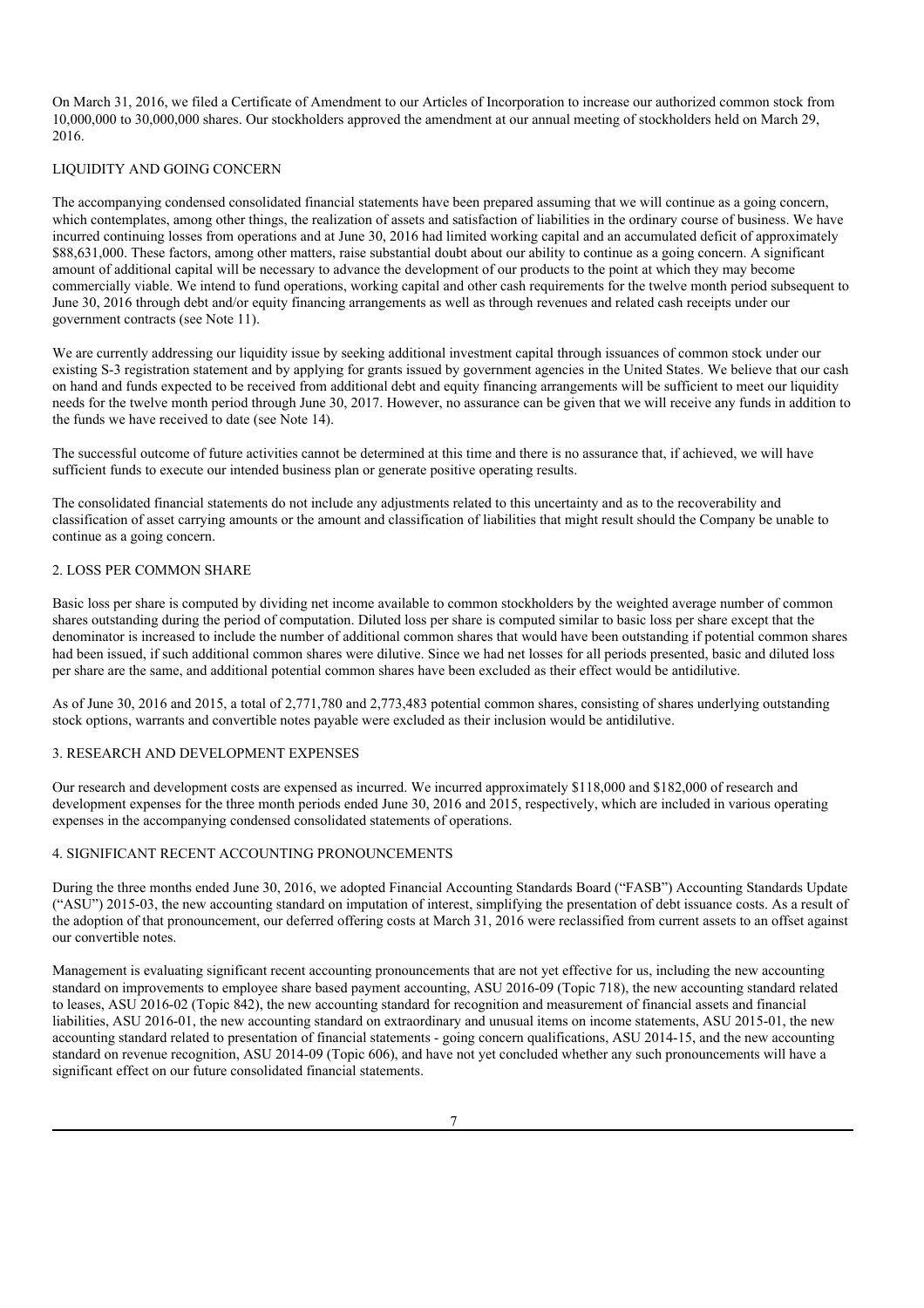## 5. CONVERTIBLE NOTES PAYABLE

Convertible Notes Payable consisted of the following at June 30, 2016:

|                                                  | Principal | Unamortized<br>Discount | Net<br>Amount | Accrued<br>Interest |
|--------------------------------------------------|-----------|-------------------------|---------------|---------------------|
| Convertible Notes Payable – Non-Current Portion: |           |                         |               |                     |
| November 2014 10% Convertible Notes              | 692.811   | (75.994)                | 616.817       | 2.889               |
| <b>Total Convertible Notes Payable</b>           | 692.811   | (75.994)                | 616.817       | 2.889               |

During the three months ended June 30, 2016, we recorded interest expense of \$13,882 related to the contractual interest rates of our convertible notes and interest expense of \$27,641 related to the amortization of deferred financing costs for a total interest expense of \$41,523 related to our convertible notes in the three months ended June 30, 2016.

Convertible Notes Payable consisted of the following at March 31, 2016:

|                                                  |           | Unamortized     | Net.    | Accrued  |
|--------------------------------------------------|-----------|-----------------|---------|----------|
|                                                  | Principal | <b>Discount</b> | Amount  | Interest |
| Convertible Notes Payable – Non-Current Portion: |           |                 |         |          |
| November 2014 10% Convertible Notes              | 527.780   | (27.641)        | 500,139 | 74.036   |
| Total Convertible Notes Payable                  | 527.780   | (27.641)        | 500.139 | 74,036   |

The above table shows the retroactive application of \$27,641 in note discounts representing the deferred financing costs of that same amount on March 31, 2016 due to the application of related to the application of the new accounting standard ASU 2015-03.

During the three months ended June 30, 2015, we recorded interest expense of \$13,195 related to the contractual interest rates of our convertible notes, interest expense of \$93,138 related to the amortization of debt discount and interest expense of \$19,302 related to the amortization of deferred financing costs for a total interest expense of \$125,635 related to our convertible notes in the three months ended June 30, 2015.

## NOVEMBER 2014 10% CONVERTIBLE NOTES

In November 2014, we entered into a subscription agreement with two accredited investors providing for the issuance and sale of (i) convertible promissory notes in the aggregate principal amount of \$527,780 and (ii) five year warrants to purchase up to 47,125 shares of common stock at a fixed exercise price of \$8.40 per share. These notes bear interest at the annual rate of 10% and originally matured on April 1, 2016.

The aggregate gross cash proceeds to us were \$415,000 after subtracting legal fees of \$35,000; the balance of the principal amount of the notes represents a \$27,780 due diligence fee and an original issuance discount. We recorded deferred financing costs of \$112,780 to reflect the legal fees, due diligence fee and original issuance discount and will amortize those costs over the life of the notes using the effective interest method.

These notes are convertible at the option of the holders into shares of our common stock at a fixed price of \$5.60 per share, for up to an aggregate of 94,246 shares of common stock. There are no registration requirements with respect to the shares of common stock underlying the notes or the warrants.

The estimated relative fair value of warrants issued in connection with the November 2014 10% Convertible Notes was recorded as a debt discount and is amortized as additional interest expense over the term of the underlying debt. We recorded debt discount of \$240,133 based on the relative fair value of these warrants. In addition, as the effective conversion price of the debt was less than market price of the underlying common stock on the date of issuance, we recorded an additional debt discount of \$287,647 related to the beneficial conversion feature.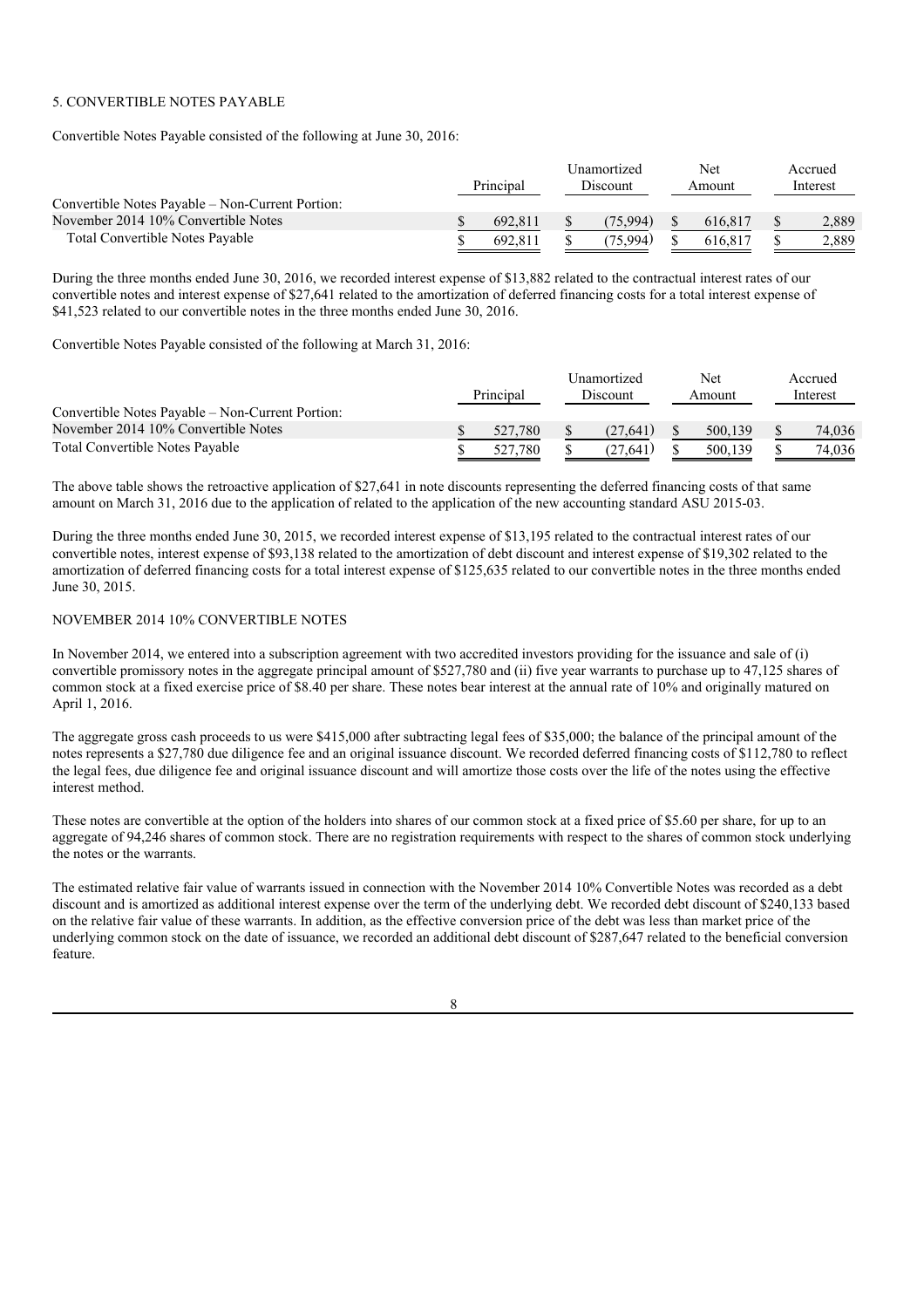#### Initial Amendment of the November 2014 10% Convertible Note Terms

On November 12, 2015, we entered into an amendment of terms ("Amendment of Terms") with the two investors that participated in the November 2014 10% Convertible Notes. The Amendment of Terms modifies the terms of the subscription agreement, notes and warrants to, among other things, extend the maturity date of the notes from April 1, 2016 to June 1, 2016, temporarily reduce the number of shares that we must reserve with respect to conversion of the notes, and temporarily suspend the time period during which one of the investors may exercise its warrants. In exchange for the investors' agreements in the Amendment of Terms, we paid one of the investors a cash fee of \$90,000, which we recorded as deferred financing costs and will amortize over the remaining term of the notes. During the fiscal year ended March 31, 2016, \$62,308 of amortization related to the amendment has been included in interest expense in the accompanying consolidated statements of operations.

#### Second Amendment and Extension of the November 2014 10% Convertible Notes

On June 27, 2016, we and certain investors (the "Investors") entered into Amendments (the "Amendments") to our November 2014 10% Convertible Notes in the original principal amount of \$527,780 (the "Notes") and Class A Common Stock Purchase Warrants to purchase an aggregate of 47,125 shares of common stock (the "Existing Warrants") issued and sold by us to the Investors under a Subscription Agreement dated November 6, 2014. The Amendments provide that the Maturity Date (as defined in the Notes) was extended from June 1, 2016 to July 1, 2017 and that the Conversion Price (as defined in the Notes) was reduced from \$5.60 per share of common stock to \$5.00 per share of common stock. In addition, we reduced the purchase price (as defined in the Existing Warrants) from \$8.40 per share to \$5.00 per share. In connection with these modifications, each of the Investors signed a Consent and Waiver providing its consent under certain restrictive provisions, and waiving certain rights, including a right to participate in certain offerings made by us, under a Securities Purchase Agreement dated June 23, 2015, (the "2015 SPA") to which we, the Investors and certain other investors are parties, in order to facilitate an at-the-market equity program (see Note 6).

The Amendments also increase the principal amount of the Notes to \$692,811 (in the aggregate) to (i) include accrued and unpaid interest through June 15, 2016, and (ii) increase the principal amount by \$80,000 (in the aggregate) as an extension fee for the extended maturity date of the Notes set forth above. With respect to each Note, we entered into an Allonge to Convertible Promissory Note (each, an "Allonge") reflecting the changes in the principal amount, Maturity Date and Conversion Price of the Note.

We also issued to the Investors new warrants (the "New Warrants") to purchase an aggregate of 30,000 shares of common stock with a Purchase Price (as defined in the New Warrants) of \$5.00 per share of common stock. We issued the New Warrants in substantially the same form as the Existing Warrants, and the New Warrants will expire on November 6, 2019, the same date on which the Existing Warrants will expire.

The modification of the Notes was evaluated under FASB Accounting Standards Codification ("ASC") Topic No. 470-50-40, "Debt Modification and Extinguishments". Therefore, according to the guidance, the instruments were determined to be substantially different, and the transaction qualified for extinguishment accounting. As a result, we recorded a loss on debt extinguishment of \$536,889 and recognized and an extension fee expense of \$80,000, which are included in other expenses in the accompanying condensed consolidated statements of operations. The debt extinguishment is comprised from the fair value of warrants issued in connection with the Notes of \$287,676, as well as \$325,206 related to beneficial conversion feature and offset by debt discount of \$75,993. The beneficial conversion feature is a result of the effective conversion price of the new Notes being less than the market price of the underlying common stock on the date of modification.

## 6. EQUITY TRANSACTIONS IN THE THREE MONTHS ENDED JUNE 30, 2016

### **Common Stock Sales Agreement with H.C. Wainwright**

On June 28, 2016, we entered into a Common Stock Sales Agreement (the "Agreement") with H.C. Wainwright & Co., LLC ("H.C. Wainwright") which establishes an at-the-market equity program pursuant to which we may offer and sell shares of our common stock from time to time as set forth in the Agreement. The Agreement provides for the sale of shares of our common stock having an aggregate offering price of up to \$12,500,000 (the "Shares").

Subject to the terms and conditions set forth in the Agreement, H.C. Wainwright will use its commercially reasonable efforts consistent with its normal trading and sales practices to sell the Shares from time to time, based upon our instructions. We have provided H.C. Wainwright with customary indemnification rights, and H.C. Wainwright will be entitled to a commission at a fixed rate equal to three percent (3.0%) of the gross proceeds per Share sold. In addition, we have agreed to pay certain expenses incurred by H.C. Wainwright in connection with the Agreement, including up to \$50,000 of the fees and disbursements of their counsel. The Agreement will terminate upon the sale of all of the Shares under the Agreement unless terminated earlier by either party as permitted under the Agreement (see Note 14).

Sales of the Shares, if any, under the Agreement shall be made in transactions that are deemed to be "at the market offerings" as defined in Rule 415 under the Securities Act, including sales made by means of ordinary brokers' transactions, including on the Nasdaq Capital Market, at market prices or as otherwise agreed with H.C. Wainwright. We have no obligation to sell any of the Shares, and, at any time, we may suspend offers under the Agreement or terminate the Agreement.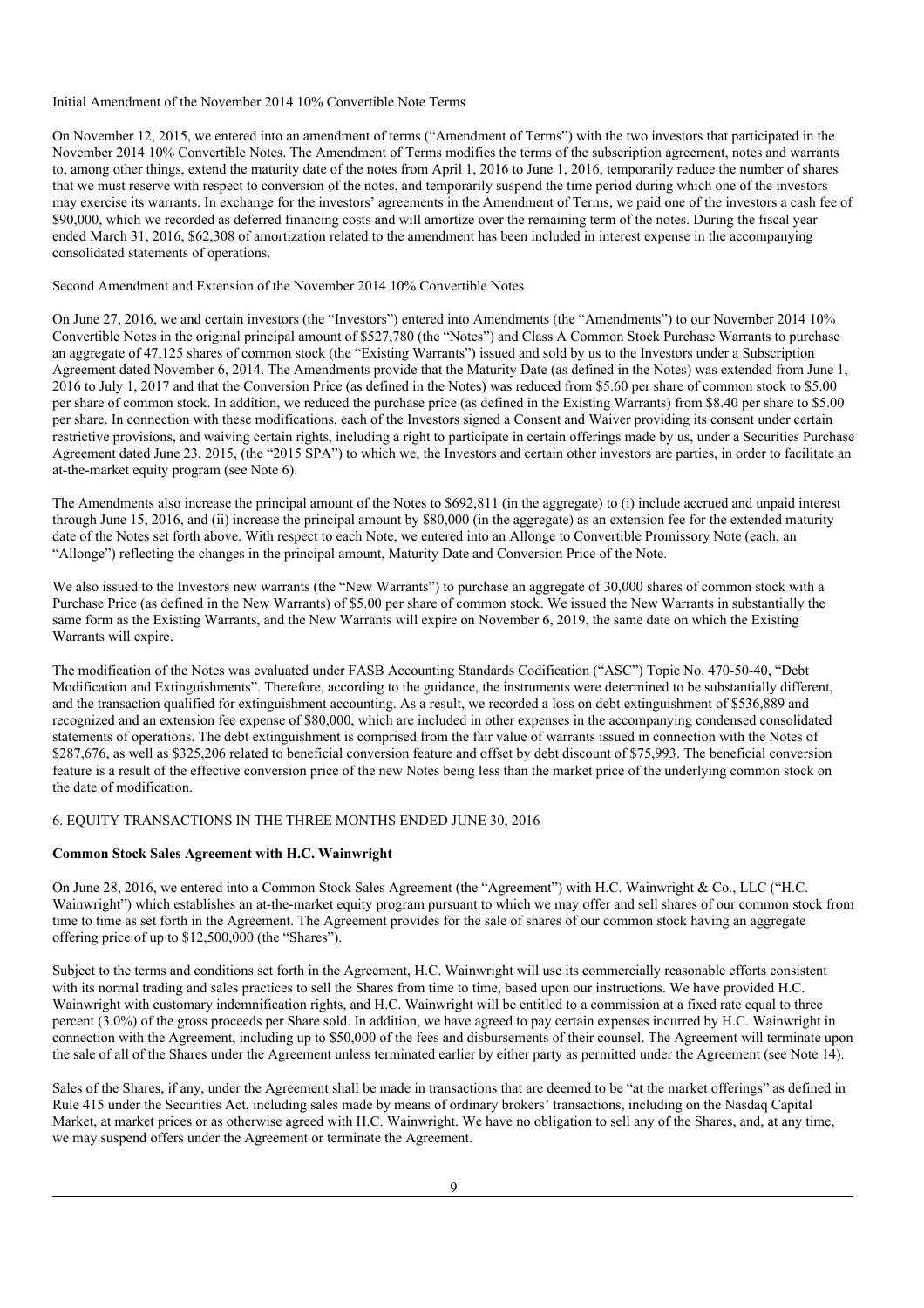### **Amendment of November 2014 Investment Documents**

Under the Second Amendment and Extension of the November 2014 10% Convertible Promissory Notes (See Note 5), we reduced the purchase price of 47,125 warrants from \$8.40 per share to \$5.00 per share.

We also issued to the investors new warrants to purchase an aggregate of 30,000 shares of common stock with a purchase price of \$5.00 per share of common stock. We issued the new warrants in substantially the same form as the previously issued warrants, and the new warrants will expire on November 6, 2019, the same date on which the previously issued warrants will expire (See Note 5).

#### **Amendment of December 2014 Warrants**

On June 27, 2016, we and certain investors (the "Unit Investors") entered into Consent and Waiver and Amendment agreements (the "CWAs"), relating to an aggregate of 264,000 Warrants to Purchase Common Stock (the "Unit Warrants") we had issued to the Unit Investors on December 2, 2014 pursuant to a Securities Purchase Agreement dated November 26, 2014 (the "2014 SPA"). In the CWAs, each of the Unit Investors provided its consent under certain restrictive provisions, and waived certain rights, including a right to participate in certain offerings made by us, under the 2014 SPA in order to facilitate the at-the-market equity program described above. Pursuant to the CWAs, we reduced the Exercise Price (as defined in the Unit Warrants) from \$15.00 per share of common stock to \$5.00 per share of common stock. At any time that the shares of common stock underlying the Unit Warrants are covered by an effective registration statement that permits the public resale of the shares, if the Unit Investors exercise the Unit Warrants, they must do so in a cash exercise, which could yield up to \$1,320,000 in proceeds to us.

On June 27, 2016, each of the Unit Investors also entered into a Consent and Waiver providing its consent under certain provisions, and waiving certain rights, including a right to participate in certain offerings made by us, under the 2015 SPA in order to facilitate the at-the market equity program described above.

In accordance with GAAP, we measured the change in fair value that arose from the reduction in exercise price and recognized an expense of \$345,841, which is included in other expenses in the accompanying condensed consolidated statements of operations.

#### 7. RELATED PARTY TRANSACTIONS

# DUE TO RELATED PARTIES

Historically, certain of our officers and other related parties have advanced us funds, agreed to defer compensation and/or paid expenses on our behalf to cover working capital deficiencies. There were no such related party transactions during the fiscal year ended March 31, 2016 except that we had accrued unpaid Board fees of \$86,000 owed to our outside directors as of March 31, 2016. At June 30, 2016, we had unpaid Board fees of \$28,250.

## 8. OTHER CURRENT LIABILITIES

Other current liabilities were comprised of the following items:

|                                 | June $30$ , | March 31. |
|---------------------------------|-------------|-----------|
|                                 | 2016        | 2016      |
| Accrued interest                | 2.889       | 74,038    |
| Other accrued liabilities       | 55.858      | 62.657    |
| Total other current liabilities | 58.747      | 136.695   |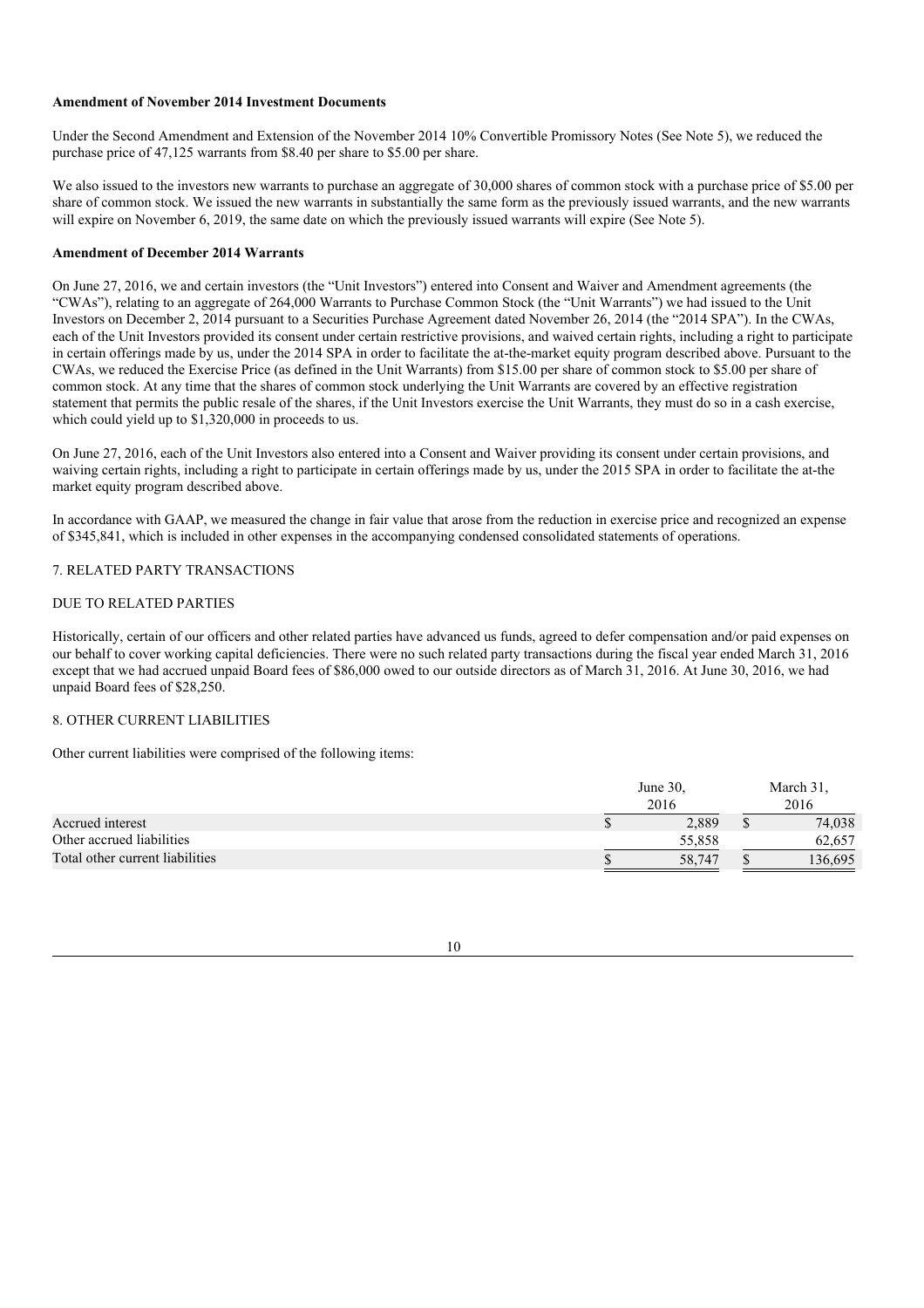#### 9. STOCK COMPENSATION

The following tables summarize share-based compensation expenses relating to shares and options granted and the effect on basic and diluted loss per common share during the three months ended June 30, 2016 and 2015:

|                                                                          | June 30,<br>2016 | June 30,<br>2015 |
|--------------------------------------------------------------------------|------------------|------------------|
| Vesting of stock options                                                 | 50,710           | 50,711           |
| Total stock-based compensation expense                                   | 50,710           | 50,711           |
| Weighted average number of common shares outstanding – basic and diluted | 7,622,393        | 6,720,484        |
| Basic and diluted loss per common share                                  | (0.01)           | (0.01)           |

All of the stock-based compensation expense recorded during the three months ended June 30, 2016 and 2015, which totaled \$50,710 and \$50,711, respectively, is included in payroll and related expense in the accompanying condensed consolidated statements of operations. Stock-based compensation expense recorded during the three months ended June 30, 2016 and 2015 had represented an impact on basic and diluted loss per common share of \$(0.01) in both periods.

We review share-based compensation on a quarterly basis for changes to the estimate of expected award forfeitures based on actual forfeiture experience. The cumulative effect of adjusting the forfeiture rate for all expense amortization is recognized in the period the forfeiture estimate is changed. The effect of forfeiture adjustments for the three months ended June 30, 2016 was insignificant.

There were no stock option grants during the three months ended June 30, 2016 or June 30, 2015.

Options outstanding that have vested and are expected to vest as of June 30, 2016 are as follows:

|                  | Number of<br><b>Shares</b> | Weighted<br>Average<br><b>Exercise</b><br>Price | Weighted<br>Average<br>Remaining<br>Contractual<br>Term in<br>Years |
|------------------|----------------------------|-------------------------------------------------|---------------------------------------------------------------------|
| Vested           | 402,214                    | \$<br>11.46                                     | 4.95                                                                |
| Expected to vest | 36,333                     | \$<br>5.17                                      | 7.28                                                                |
| Total            | 438,547                    |                                                 |                                                                     |

There was no stock option activity during the three months ended June 30, 2016.

At June 30, 2016, there was approximately \$88,428 of unrecognized compensation cost related to share-based payments, which is expected to be recognized over a weighted average period of 0.44 years.

On June 30, 2016, our stock options had no intrinsic value since the closing price on that date of \$5.70 per share was below the weighted average exercise price of our stock options.

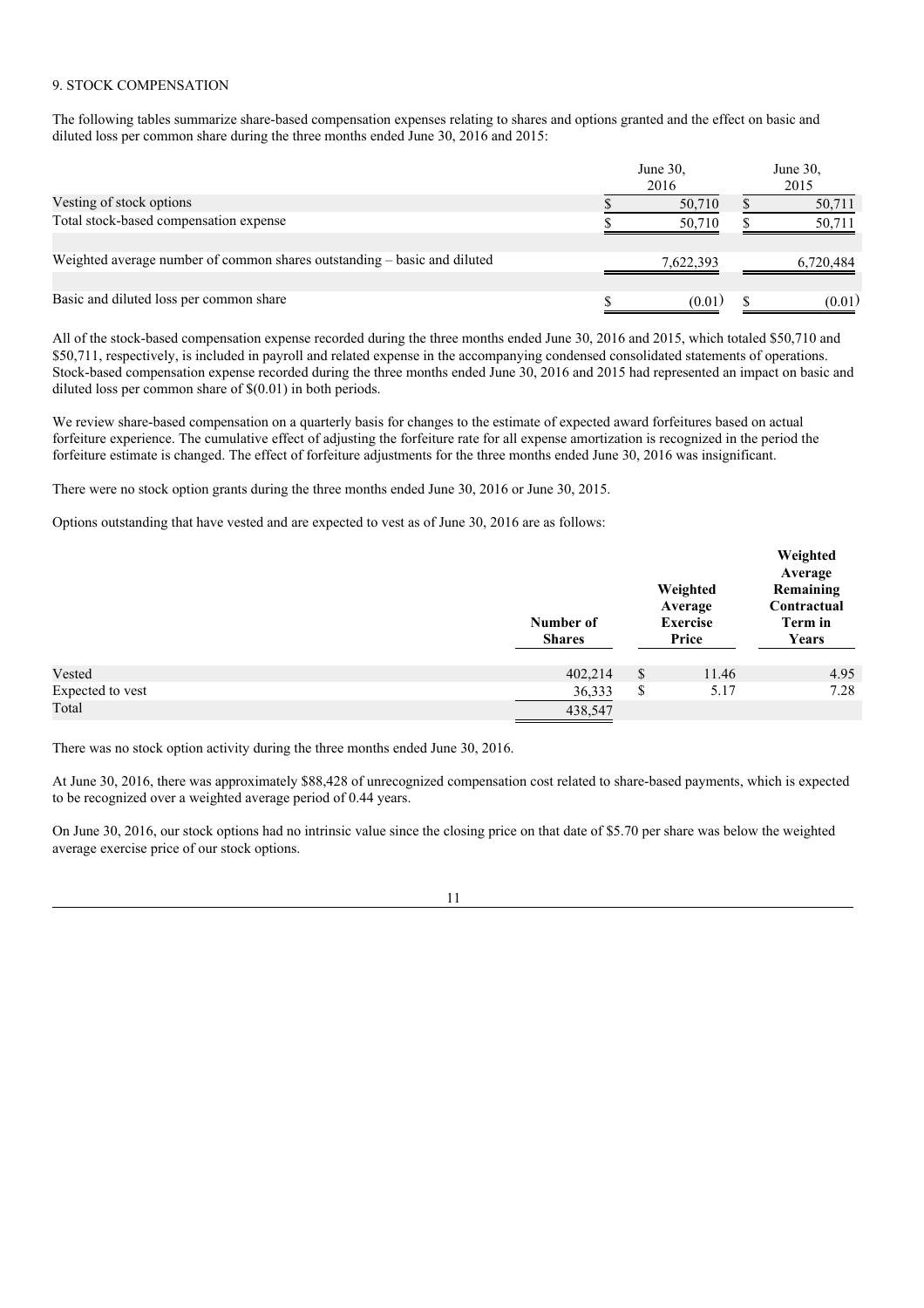## 10. WARRANTS

During the three months ended June 30, 2016, we issued 30,000 warrants with an exercise price of \$5.00 per share.

A summary of warrant activity during the three months ended June 30, 2016 is presented below:

|                                        | Amount    | Range of<br><b>Exercise</b><br>Price | Weighted<br>Average<br><b>Exercise</b><br>Price |
|----------------------------------------|-----------|--------------------------------------|-------------------------------------------------|
| Warrants outstanding at March 31, 2016 | 2,164,094 | $$2.10 - $15.00$                     | 6.68                                            |
| Issued                                 | 30,000    | \$5.00                               | 5.00                                            |
| Warrants outstanding at June 30, 2016  | 2,194,094 | $$2.10 - $15.00$                     | 5.38                                            |
| Warrants exercisable at June 30, 2016  | 2,194,094 | $$2.10 - $15.00$                     | 5.38                                            |

The following outlines the significant weighted average assumptions used to estimate the fair value information presented, with respect to warrants utilizing the Binomial Lattice option pricing models at, and during the three months ended June 30, 2016:

| Risk free interest rate | $0.70\%$  |
|-------------------------|-----------|
| Average expected life   | 3.5 years |
| Expected volatility     | 91.5%     |
| Expected dividends      | None      |

The expected volatility was based on the historic volatility. The expected life of options granted was based on the "simplified method" as described in the SEC's guidance due to changes in the vesting terms and contractual life of current option grants compared to our historical grants.

Based on the above assumptions, we valued the 30,000 new warrants issued during the three months ended June 30, 2016 at \$111,900.

## 11. DARPA CONTRACT AND RELATED REVENUE RECOGNITION

We entered into a contract with the Defense Advanced Research Projects Agency on September 30, 2011. Under the Defense Advanced Research Projects Agency award, we have been engaged to develop a therapeutic device to reduce the incidence of sepsis, a fatal bloodstream infection that often results in the death of combat-injured soldiers. The award from the Defense Advanced Research Projects Agency was a fixed-price contract with potential total payments to us of \$6,794,389 over the course of five years. Fixed price contracts require the achievement of multiple, incremental milestones to receive the full award during each year of the contract. Under the terms of the contract, we will perform certain incremental work towards the achievement of specific milestones against which we will invoice the government for fixed payment amounts.

Originally, only the base year (year one contract) was effective for the parties, however, the Defense Advanced Research Projects Agency subsequently exercised the option on the second, third and fourth years of the contract. The Defense Advanced Research Projects Agency has the option to enter into the contract for year five. The milestones are comprised of planning, engineering and clinical targets, the achievement of which in some cases will require the participation and contribution of third party participants under the contract. There can be no assurance that we alone, or with third party participants, will meet such milestones to the satisfaction of the government and in compliance with the terms of the contract or that we will be paid the full amount of the contract revenues during any year of the contract term. We commenced work under the contract in October 2011.

Due to budget restrictions within the Department of Defense, on February 10, 2014, the Defense Advanced Research Projects Agency reduced the scope of our contract in years three through five of the contract. The reduction in scope focused our research on exosomes, viruses and blood processing instrumentation. This scope reduction reduced the possible payments under the contract by \$858,491 over years three through five. We completed a re-budgeting of the expected costs on the remaining years of the Defense Advanced Research Projects Agency contract based on the reduced milestones and have concluded that the reductions in our costs due to the scaled back level of work will almost entirely offset the anticipated revenue levels based on current assumptions.

During the three months ended June 30, 2016, we did not invoice the U.S. Government for any milestones.

In the three months ended June 30, 2015, we invoiced the U.S. Government for the twenty-fifth milestone under our DARPA contract in the amount of \$186,164 and received that payment. The details of that milestone were as follows:

Milestone M6 – Define Aethlon's GMP manufacturing process and revise and upgrade Aethlon's quality procedures and policies to the current state of the art. The milestone payment was \$186,164. Management considers this milestone to be substantive as it was not dependent on the passage of time nor was it based solely on another party's efforts. We demonstrated that defined our GMP manufacturing process and that we revised and upgraded our quality procedures and policies to the current state of the art for a company of our size. The report was accepted by the contracting officer's representative and the invoice was submitted thereafter.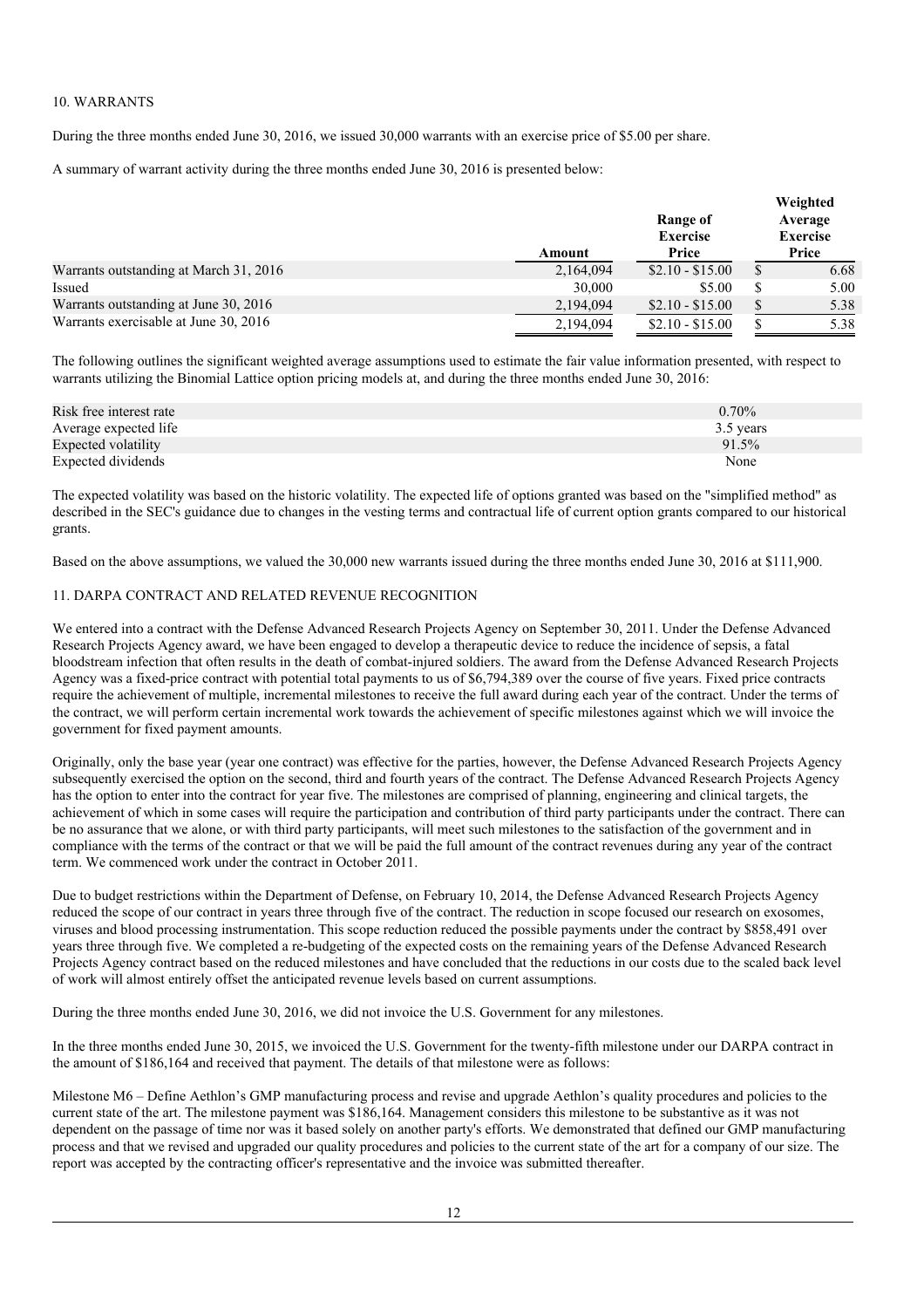## 12. SEGMENTS

We operate our businesses principally through two reportable segments: Aethlon, which represents our therapeutic business activities, and ESI, which represents our diagnostic business activities. Our reportable segments have been determined based on the nature of the potential products being developed. We record discrete financial information for ESI and our chief operating decision maker reviews ESI's operating results in order to make decisions about resources to be allocated to the ESI segment and to assess its performance.

Aethlon's revenue is generated primarily from government contracts to date and ESI does not yet have any revenues. We have not included any allocation of corporate overhead to the ESI segment.

The following tables set forth certain information regarding our segments:

|                                           | Three Months Ended June 30, |             |             |
|-------------------------------------------|-----------------------------|-------------|-------------|
|                                           | 2016                        |             | 2015        |
| Revenues:                                 |                             |             |             |
| Aethlon                                   | \$<br>4,635                 | \$          | 192,508     |
| <b>ESI</b>                                |                             |             |             |
| <b>Total Revenues</b>                     | \$<br>4,635                 | \$          | 192,508     |
| <b>Operating Losses:</b>                  |                             |             |             |
| Aethlon                                   | \$<br>(1,092,990)           | \$          | (921, 859)  |
| <b>ESI</b>                                | (38, 662)                   |             | (168, 112)  |
| <b>Total Operating Loss</b>               | \$<br>(1, 131, 652)         | $\mathbb S$ | (1,089,971) |
| Net Losses:                               |                             |             |             |
| Aethlon                                   | \$<br>(2,097,887)           | \$          | (1,048,547) |
| <b>ESI</b>                                | (38, 662)                   |             | (168, 112)  |
| Net Loss Before Non-Controlling Interests | \$<br>(2, 136, 549)         | \$          | (1,216,659) |
| Cash:                                     |                             |             |             |
| Aethlon                                   | \$<br>1,291,537             | \$          | 5,647,132   |
| <b>ESI</b>                                | 2,722                       |             | 2,446       |
| <b>Total Cash</b>                         | \$<br>1,294,259             | \$          | 5,649,578   |
| <b>Total Assets:</b>                      |                             |             |             |
| Aethlon                                   | \$<br>1,419,226             | \$          | 5,912,926   |
| <b>ESI</b>                                | 41,806                      |             | 61,110      |
| <b>Total Assets</b>                       | \$<br>1,461,032             | \$          | 5,974,036   |
| Capital Expenditures:                     |                             |             |             |
| Aethlon                                   | \$<br>1,545                 | \$          |             |
| <b>ESI</b>                                |                             |             |             |
| Capital Expenditures                      | \$<br>1,545                 | \$          |             |
| Depreciation and Amortization:            |                             |             |             |
| Aethlon                                   | \$<br>5,323                 | \$          | 4,443       |
| <b>ESI</b>                                | 4,895                       |             | 4,895       |
| Total Depreciation and Amortization       | \$<br>10,218                | \$          | 9,338       |
| Interest Expense:                         |                             |             |             |
| Aethlon                                   | \$<br>(42, 167)             | \$          | (126, 688)  |
| <b>ESI</b>                                |                             |             |             |
| <b>Total Interest Expense</b>             | \$<br>(42,167)              | \$          | (126,688)   |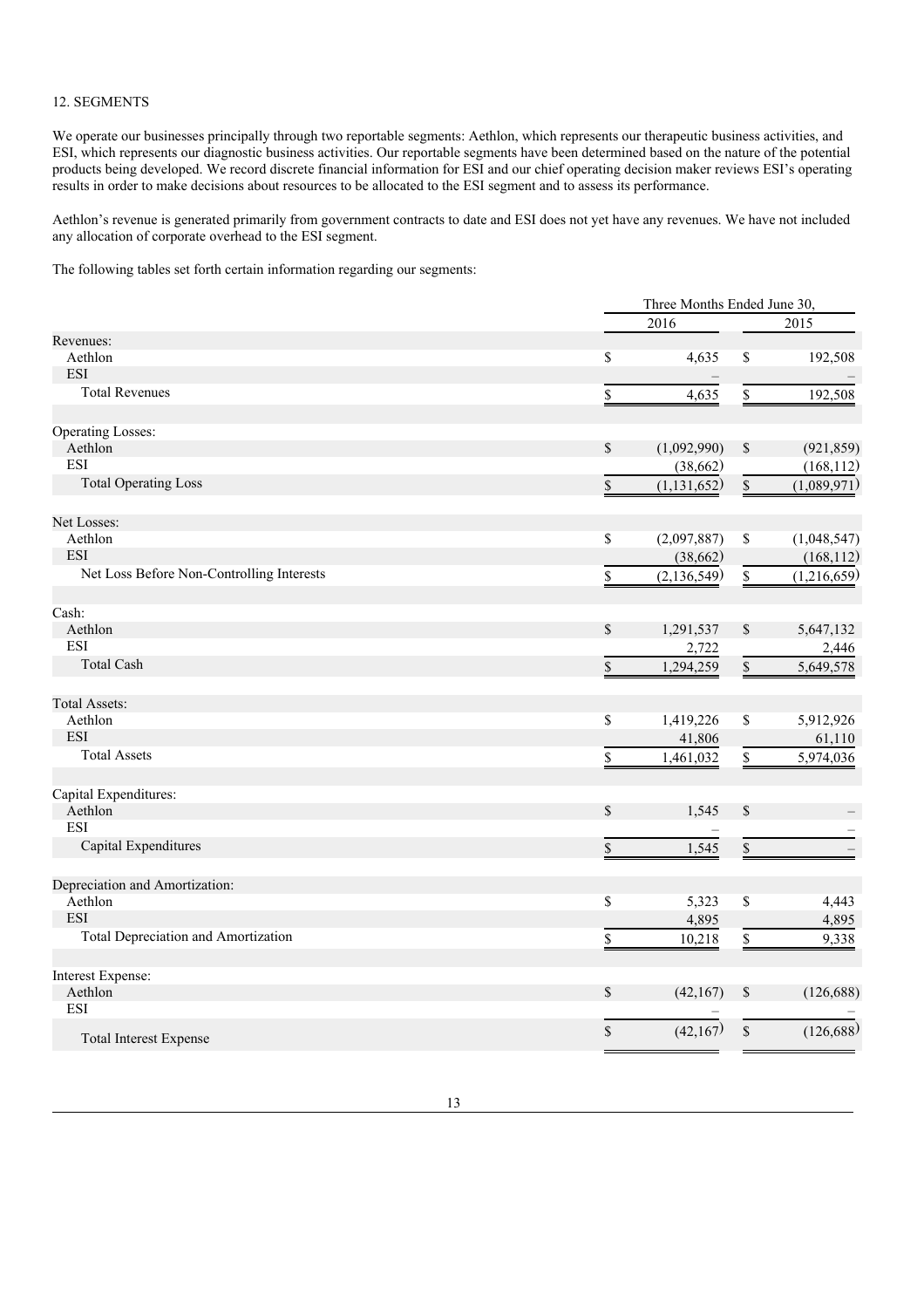## 13. COMMITMENTS AND CONTINGENCIES

## LEASE COMMITMENTS

We currently rent approximately 2,600 square feet of executive office space at 9635 Granite Ridge Drive, Suite 100, San Diego, CA 92123 at the rate of \$6,054 per month on a four-year lease that expires in January 2019. We also rent approximately 1,700 square feet of laboratory space at 11585 Sorrento Valley Road, Suite 109, San Diego, California 92121 at the rate of \$4,838 per month on a one-year lease that expires in November 2016. Our current plans are to renew the lease prior to expiration or to secure alternative lab space in the San Diego area.

Our Exosome Sciences, Inc. subsidiary previously rented approximately 2,055 square feet of office and laboratory space at 11 Deer Park Drive, South Brunswick, NJ at the rate of \$3,917 per month on a one-year lease that expired in October 2015. In October 2015, Exosome Sciences, Inc. relocated to a different suite at the same office complex. That new suite was comprised of approximately 541 square feet of office and laboratory space and is located at 9 Deer Park Drive, South Brunswick, NJ at the rate of \$1,352 per month under a month to month lease basis. In January 2016, we exercised our 30-day notice to terminate the Exosome Sciences' lease in New Jersey as part of a consolidation of our laboratory operations in San Diego.

Rent expense, which is included in general and administrative expenses, approximated \$34,000 and \$54,000 for the three month periods ended June 30, 2016 and 2015, respectively. As of March 31, 2016, our commitments under the lease agreements are as follows:

#### LEGAL MATTERS

From time to time, claims are made against us in the ordinary course of business, which could result in litigation. Claims and associated litigation are subject to inherent uncertainties and unfavorable outcomes could occur, such as monetary damages, fines, penalties or injunctions prohibiting us from selling one or more products or engaging in other activities.

The occurrence of an unfavorable outcome in any specific period could have a material adverse effect on our results of operations for that period or future periods. We are not presently a party to any pending or threatened legal proceedings.

## 14. SUBSEQUENT EVENTS

Management has evaluated events subsequent to June 30, 2016 through the date that the accompanying condensed consolidated financial statements were filed with the Securities and Exchange Commission for transactions and other events which may require adjustment of and/or disclosure in such financial statements.

In July 2016, we commenced sales of common stock under our Common Stock Sales Agreement with H.C. Wainwright. As of August 11, 2016, we had raised net proceeds of \$39,655 (after deducting \$1,263 in commissions to H.C. Wainwright and \$1,193 in other offering expenses) utilizing the sales agreement through the sale of 6,100 shares at an average price of \$6.50 per share of net proceeds.

In July 2016, we issued an aggregate of 2,660 shares of common stock to three investors upon the exercise of previously issued warrants. The warrants were exercised on a cashless or "net" basis. Accordingly, we did not receive any proceeds from such exercises. The cashless exercise of such warrants resulted in the cancellation of previously issued warrants to purchase an aggregate of 19,563 shares of common stock.

On August 9, 2016, we entered into a modification of our contract with the Defense Advanced Research Projects Agency. The Defense Advanced Research Projects Agency entered into the contract modification to authorize us to quantify the degree to which the Middle East Respiratory Syndrome Coronavirus (MERS) virus can be extracted from blood circulation in vitro using miniature versions of the Aethlon Hemopurifier®. Under the modification of the contract, the new milestone is as follows: Quantify the degree to which the MERS virus can be extracted from circulation in vitro using miniature Hemopurifiers. The milestone payment is fixed at \$193,719. The milestone is designated as Milestone 2.6.1.3 under year 5 of the contract.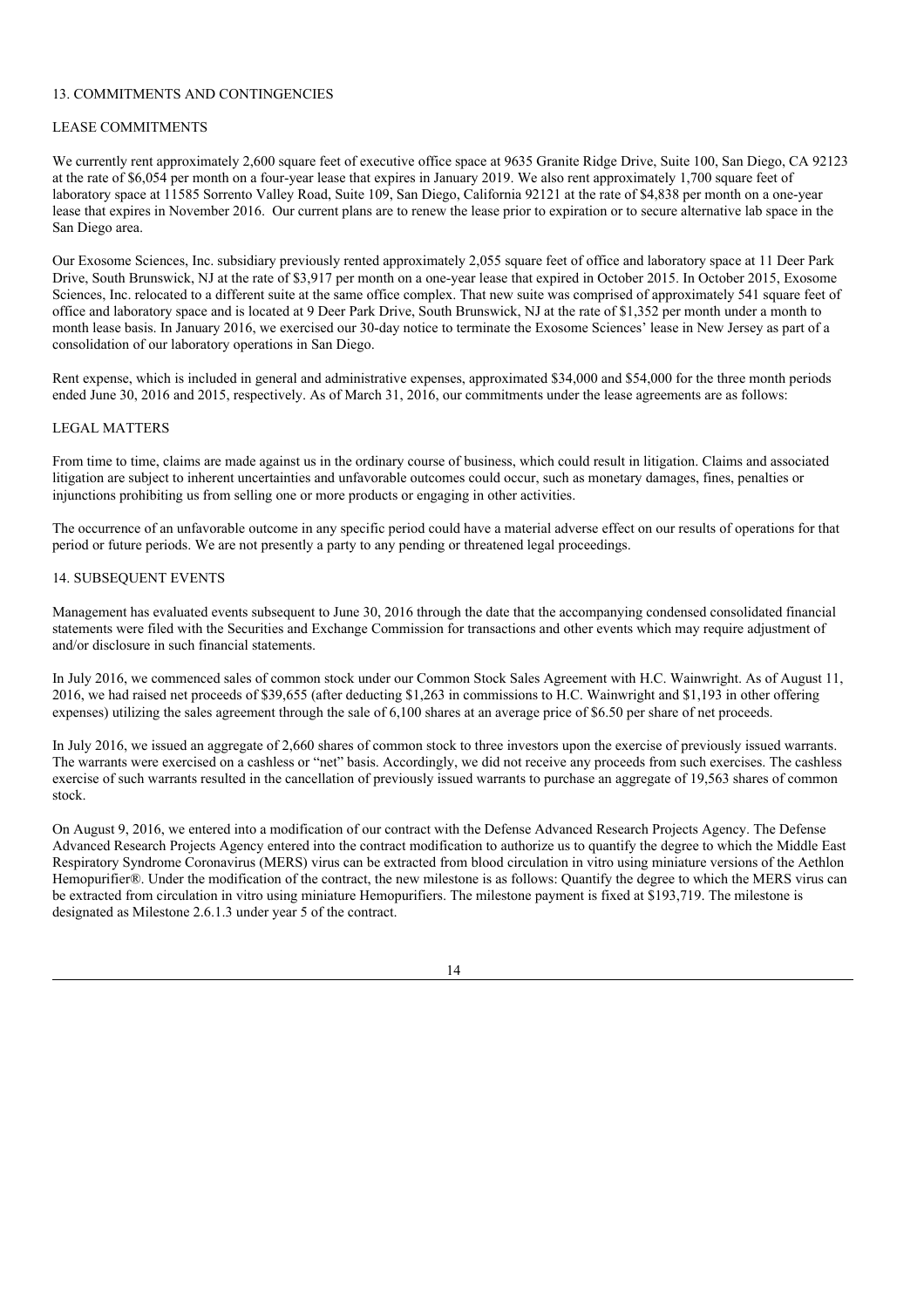### Restricted Stock Unit Grants to Directors and Executive Officers

On August 9, 2016, our Board of Directors (the "Board") granted restricted stock units ("RSUs") to certain of our officers and directors as set forth below. The RSUs represent the right to be issued on a future date shares of our common stock (the "Common Stock") for vested RSUs. Our Compensation Committee recommended the grants based on a compensation assessment provided by a third-party compensation consulting firm engaged by us that developed a peer group of companies for market assessment and analyzed compensation at such companies. The consultant recommended beneficial ownership targets, which we previously disclosed in our Proxy Statement filed on February 23, 2016, in connection with our Annual Meeting of Stockholders held on March 29, 2016. In connection with the Annual Meeting, our stockholders approved our Amended 2010 Stock Incentive Plan, which included an increase in the number of shares available for grant under the plan in part to accommodate equity awards recommended by the Compensation Committee, and our stockholders approved our executive compensation as disclosed in the Proxy Statement pursuant to Item 402 paragraphs (m) through (q) of Regulation S-K.

- · To Mr. James A. Joyce, an aggregate of 634,000 RSUs valued at \$6.28 per share, based on today's closing price of the Common Stock. 158,500 of the RSUs are deemed vested upon grant and an additional 39,625 RSUs will vest each quarter beginning on January 1, 2017. This grant is intended to increase Mr. Joyce's beneficial ownership of our Common Stock to 9.0%, which target was recommended in 2015 and in June 2016 by the compensation consultant engaged by us. Previously, in 2004, the Board had approved a beneficial ownership target of 15% for Mr. Joyce. However, Mr. Joyce has agreed to the modified target of 9.0%.
- · To Mr. Rodney S. Kenley, an aggregate of 52,000 RSUs valued at \$6.28 per share, based on today's closing price of the Common Stock. 13,000 of the RSUs are deemed vested upon grant and an additional 3,250 RSUs will vest each quarter beginning on January 1, 2017.
- · To Mr. James B. Frakes, an aggregate of 52,000 RSUs valued at \$6.28 per share, based on today's closing price of the Common Stock. 13,000 of the RSUs are deemed vested upon grant and an additional 3,250 RSUs will vest each quarter beginning on January 1, 2017.
- · To each of our non-employee directors, Mr. Franklyn S. Barry, Jr., Mr. Edward G. Broenniman and Dr. Chetan S. Shah, 16,432 RSUs valued at an aggregate of \$105,000, based on the average of the closing prices of the Common Stock for the five trading days preceding and including today's date. These grants represent (a) \$70,000 worth of RSUs representing two years of grants under the amended 2012 Non-Employee Directors Compensation Program (the "2012 Program") because more than two years have elapsed since Messrs. Barry and Broenniman and Dr. Shah received grants under the program, all of which RSUs are deemed vested upon grant and (b) \$35,000 worth of RSUs representing the grant covering the fiscal year ending March 31, 2017, of which one-quarter are deemed vested upon grant and the remaining portion will vest ratably at September 30, 2016, at December 31, 2016 and at March 31, 2017.

The grant of the RSUs and the terms of the RSUs will be set forth in the Stock Unit Grant Notice and Stock Unit Agreement to be entered into between us and each grant recipient. The RSUs are granted under our Amended 2010 Stock Incentive Plan.

### Changes to 2012 Non-Employee Directors Compensation Program

In July 2012, the Board approved the 2012 Program, which modified and superseded the 2005 Directors Compensation Program that had been in effect previously. On June 6, 2014, the Board approved certain changes to the 2012 Program, and on August 9, 2016, the Board approved further modifications to the program. Under the modified 2012 Program, in which only non-employee directors may participate, a new eligible director will receive an initial grant of \$50,000 worth of RSUs or, at the discretion of the Board, options to acquire shares of Common Stock. RSUs granted under this provision will be valued based on the average of the closing prices of the Common Stock for the five trading days preceding and including the date of grant and will vest at a rate determined by the Board in its discretion. Options granted under this provision will be valued at the exercise price, which will be based on the average of the closing prices of the Common Stock for the five trading days preceding and including the date of grant. Such options will have a term of ten years and will vest at a rate determined by the Board in its discretion.

At the beginning of each fiscal year, each existing director eligible to participate in the 2012 Program will receive a grant of \$35,000 worth of RSUs or, at the discretion of the Board, options to acquire shares of Common Stock. RSUs granted under this provision will be valued based on the average of the closing prices of the Common Stock for the five trading days preceding and including the first day of the fiscal year (or preceding and including the date of grant, if such grant is not made on the first day of the fiscal year) and will vest at a rate determined by the Board in its discretion. Options granted under this provision will be valued at the exercise price, which will be based on the average of the closing prices of the Common Stock for the five trading days preceding and including the first day of the fiscal year (or preceding and including the date of grant, if such grant is not made on the first day of the fiscal year). Such options will have a term of ten years and will vest at a rate determined by the Board in its discretion.

In lieu of per meeting fees, under the 2012 Program eligible directors will receive an annual Board retainer fee of \$30,000. The modified 2012 Program also provides for the following annual retainer fees: Audit Committee Chair - \$5,000, Compensation Committee chair - \$5,000, Audit Committee member - \$4,000, Compensation Committee member - \$4,000 and Lead independent director - \$15,000.

The RSU grants and the changes to the 2012 Program were approved and recommended by our Compensation Committee prior to approval by the Board.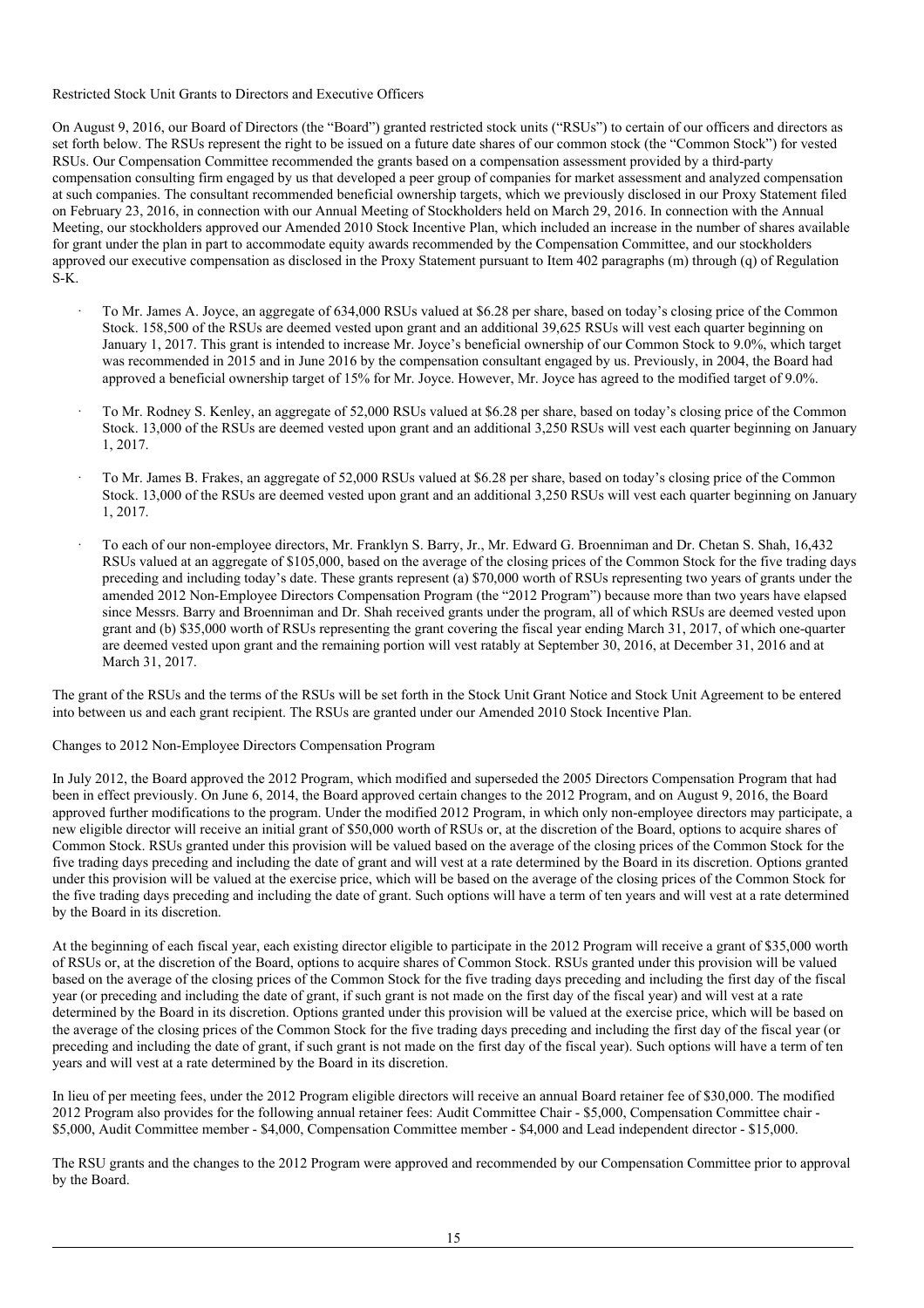## ITEM 2. MANAGEMENT'S DISCUSSION AND ANALYSIS OF FINANCIAL CONDITION AND RESULTS OF OPERATIONS.

The following discussion of our financial condition and results of operations should be read in conjunction with, and is qualified in its entirety by, the condensed consolidated financial statements and notes thereto included in Item 1 in this Quarterly Report on Form 10-Q. This item contains forward-looking statements that involve risks and uncertainties. Actual results may differ materially from those indicated in such forward-looking statements.

## FORWARD LOOKING STATEMENTS

All statements, other than statements of historical fact, included in this Form 10-Q are, or may be deemed to be, "forward-looking statements" within the meaning of Section 27A of the Securities Act of 1933, as amended (the "Securities Act"), and Section 21E of the Exchange Act. Such forward-looking statements involve assumptions, known and unknown risks, uncertainties and other factors which may cause the actual results, performance, or achievements of Aethlon Medical, Inc. ("we" or "us") to be materially different from any future results, performance, or achievements expressed or implied by such forward-looking statements contained in this Form 10-Q. Such potential risks and uncertainties include, without limitation, completion of our capital-raising activities, U.S. Food and Drug Administration, or FDA, approval of our products, other regulations, patent protection of our proprietary technology, product liability exposure, uncertainty of market acceptance, competition, technological change, and other risk factors detailed herein and in other of our filings with the Securities and Exchange Commission (the "Commission"). The forward-looking statements are made as of the date of this Form 10-Q, and we assume no obligation to update the forward-looking statements, or to update the reasons actual results could differ from those projected in such forward-looking statements.

### **Overview**

We are a medical device company focused on creating innovative devices that address unmet medical needs in cancer, infectious disease and other life-threatening conditions. At the core of our developments is the Aethlon ADAPT™ (Adaptive Dialysis-Like Affinity Platform Technology) system, a medical device platform that converges single or multiple affinity drug agents with advanced plasma membrane technology to create therapeutic filtration devices that selectively remove harmful particles from the entire circulatory system without loss of essential blood components.

In June 2013, the FDA approved our investigational device exemption application to initiate a ten-patient human clinical trial in one location in the U.S. to treat dialysis patients who are infected with the Hepatitis C virus. The principal investigator of that clinical trial recently began recruiting patients. Successful outcomes of that human trial as well as at least one follow-on human trial will be required by the FDA in order to commercialize our products in the U.S. The regulatory agencies of certain foreign countries where we intend to sell this device will also require one or more human clinical trials.

Some of our patents may expire before we receive FDA approval to market our products in the U.S. or we receive approval to market our products in a foreign country. However, we believe that certain patent applications and/or other patents issued more recently will help protect the proprietary nature of the Hemopurifier treatment technology.

Through Exosome, we are also studying potential diagnostic techniques for identifying and monitoring neurological conditions and cancer. We consolidate Exosome's activities in our consolidated financial statements.

Our common stock is traded on the Nasdaq Capital Market under the symbol "AEMD."

# WHERE YOU CAN FIND MORE INFORMATION

We are subject to the informational requirements of the Securities Exchange Act and must file reports, proxy statements and other information with the Commission. The reports, information statements and other information we file with the Commission can be inspected and copied at the Commission Public Reference Room, 100 F Street, N.E., Washington, D.C. 20549. You may obtain information on the operation of the Public Reference Room by calling the Commission at (800) SEC-0330. The Commission also maintains a Web site (http://www.sec.gov) that contains reports, proxy and information statements and other information regarding registrants, like us, which file electronically with the Commission. Our headquarters are located at 9635 Granite Ridge Drive, Suite 100, San Diego, CA 92123. Our phone number at that address is (858) 459-7800. Our Web site is http://www.aethlonmedical.com.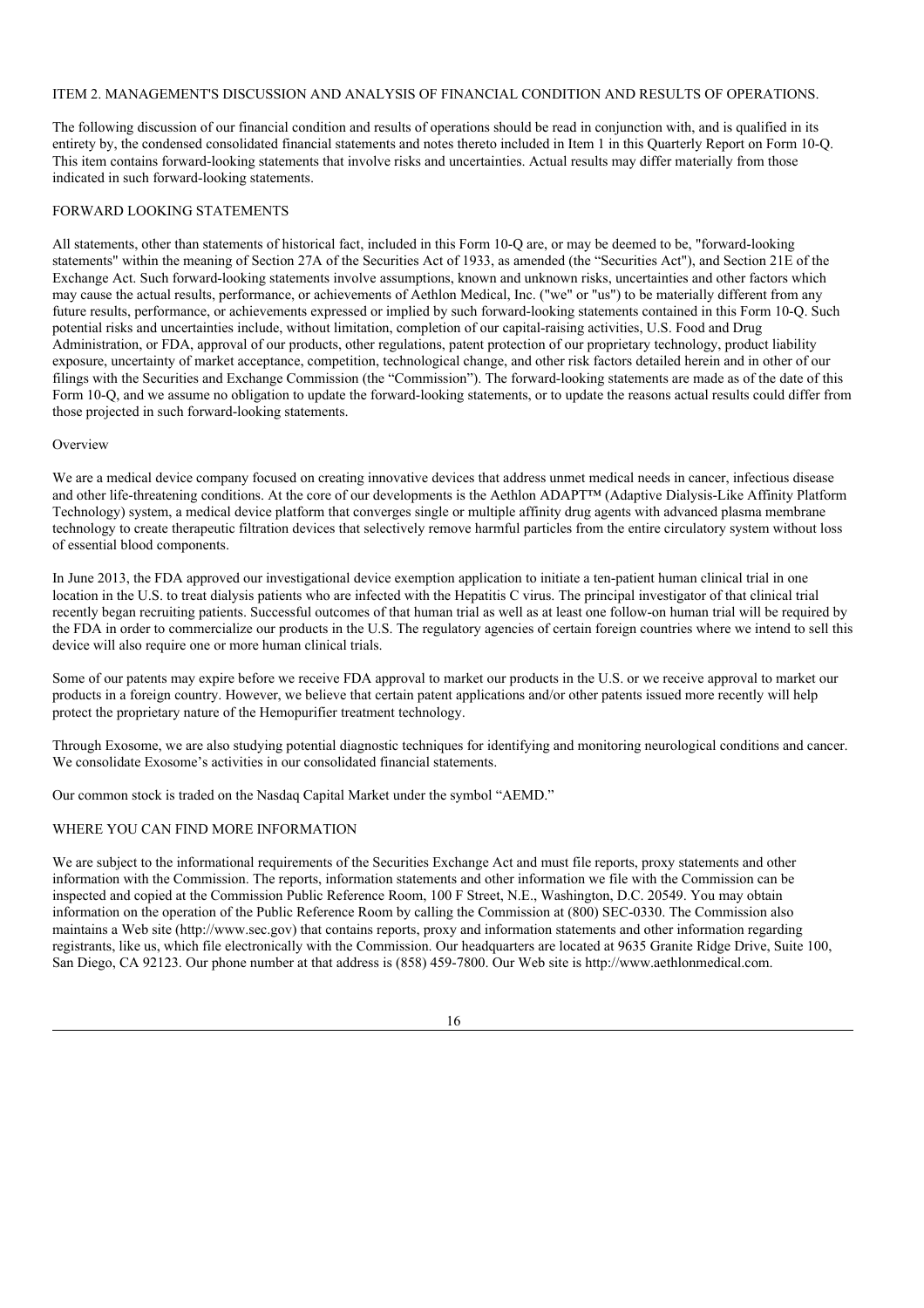# RESULTS OF OPERATIONS

# THREE MONTHS ENDED JUNE 30, 2016 COMPARED TO THE THREE MONTHS ENDED JUNE 30, 2015

#### Revenues

We recorded government contract revenue in the three months ended June 30, 2016 and 2015. This revenue arose from work performed under our government contract with the Defense Advanced Research Projects Agency, or DARPA, and our subcontract with Battelle Memorial Institute as follows:

|                                          |  | Three Months<br>Ended 6/30/16 |  | Three Months<br>Ended 6/30/15 |  | Change in<br>Dollars |  |
|------------------------------------------|--|-------------------------------|--|-------------------------------|--|----------------------|--|
|                                          |  |                               |  |                               |  |                      |  |
| <b>DARPA</b> Contract                    |  | $\qquad \qquad -$             |  | 186,164                       |  | (186, 164)           |  |
| <b>Battelle Subcontract</b>              |  | 4.635                         |  | 6.344                         |  | l.709)               |  |
| <b>Total Government Contract Revenue</b> |  | 4.635                         |  | 192.508                       |  | (187.873)            |  |

#### *DARPA Contract*

We entered into a contract with DARPA on September 30, 2011. Under the DARPA award, we have been engaged to develop a therapeutic device to reduce the incidence of sepsis, a fatal bloodstream infection that often results in the death of combat-injured soldiers. The award from DARPA was a fixed-price contract with potential total payments to us of \$6,794,389 over the course of five years. Fixed price contracts require the achievement of multiple, incremental milestones to receive the full award during each year of the contract. Under the terms of the contract, we will perform certain incremental work towards the achievement of specific milestones against which we will invoice the government for fixed payment amounts.

Originally, only the base year (year one of the contract) was effective for the parties; however, DARPA subsequently exercised the option on the second, third and fourth years of the contract. DARPA has the option to enter into the contract for year five. The milestones are comprised of planning, engineering and clinical targets, the achievement of which in some cases will require the participation and contribution of third party participants under the contract. We cannot assure you that we alone, or with third party participants, will meet such milestones to the satisfaction of the government and in compliance with the terms of the contract or that we will be paid the full amount of the contract revenues during any year of the contract term. We commenced work under the contract in October 2011.

In February 2014, DARPA reduced the scope of our contract in years three through five of the contract. The reduction in scope focused our research on exosomes, viruses and blood processing instrumentation. This scope reduction will reduce the possible payments under the contract by \$858,469 over years three through five.

We did not invoice DARPA for any milestones in the three months ended June 30, 2016 and in the three months ended June 30, 2015, we invoiced the U.S. Government for the twenty-fifth milestone under our DARPA contract in the amount of \$186,164 and received that payment.

#### Operating Expenses

Consolidated operating expenses for the three months ended June 30, 2016 were \$1,136,287 in comparison with \$1,282,479 for the comparable quarter a year ago. This decrease of \$146,191, or 11.4%, was due to decreases in payroll and related expenses of \$113,241 and in general and administrative expenses of \$62,474, which were partially offset by an increase in professional fees of \$29,523.

The \$113,241 decrease in payroll and related expenses was primarily due to a \$107,470 reduction in cash-based compensation at ESI due to headcount reductions and a \$5,771 reduction in cash-based compensation at Aethlon also due to headcount reductions from the 2015 period.

The \$62,474 decrease in general and administrative expenses was primarily due to a decrease of \$44,155 in our non-DARPA-related general and administrative expenses and to a decrease of \$17,425 in the general and administrative expenses at ESI.

The \$29,523 increase in our professional fees was primarily due to an increase in our non-DARPA-related professional fees of \$57,807, which was partially offset by a reduction in our professional fees at ESI of \$4,552 and in our DARPA-related professional fees of \$23,732. The \$57,807 increase in our non-DARPA-related professional fees was due to the combination of a \$48,328 increase in scientific consulting fees, a \$34,000 increase in business development fees, a \$23,091 increase in legal fees and a \$1,724 increase in investor relations fees. Those increases were partially offset by a \$49,574 decrease in accounting fees.

#### Other Expense

Other expense consists primarily of loss on debt extinguishment, loss on warrant repricing and interest expense. Other expense for the three months ended June 30, 2016 was other expense of \$1,004,897 in comparison with other expense of \$126,688 for the comparable quarter a year ago.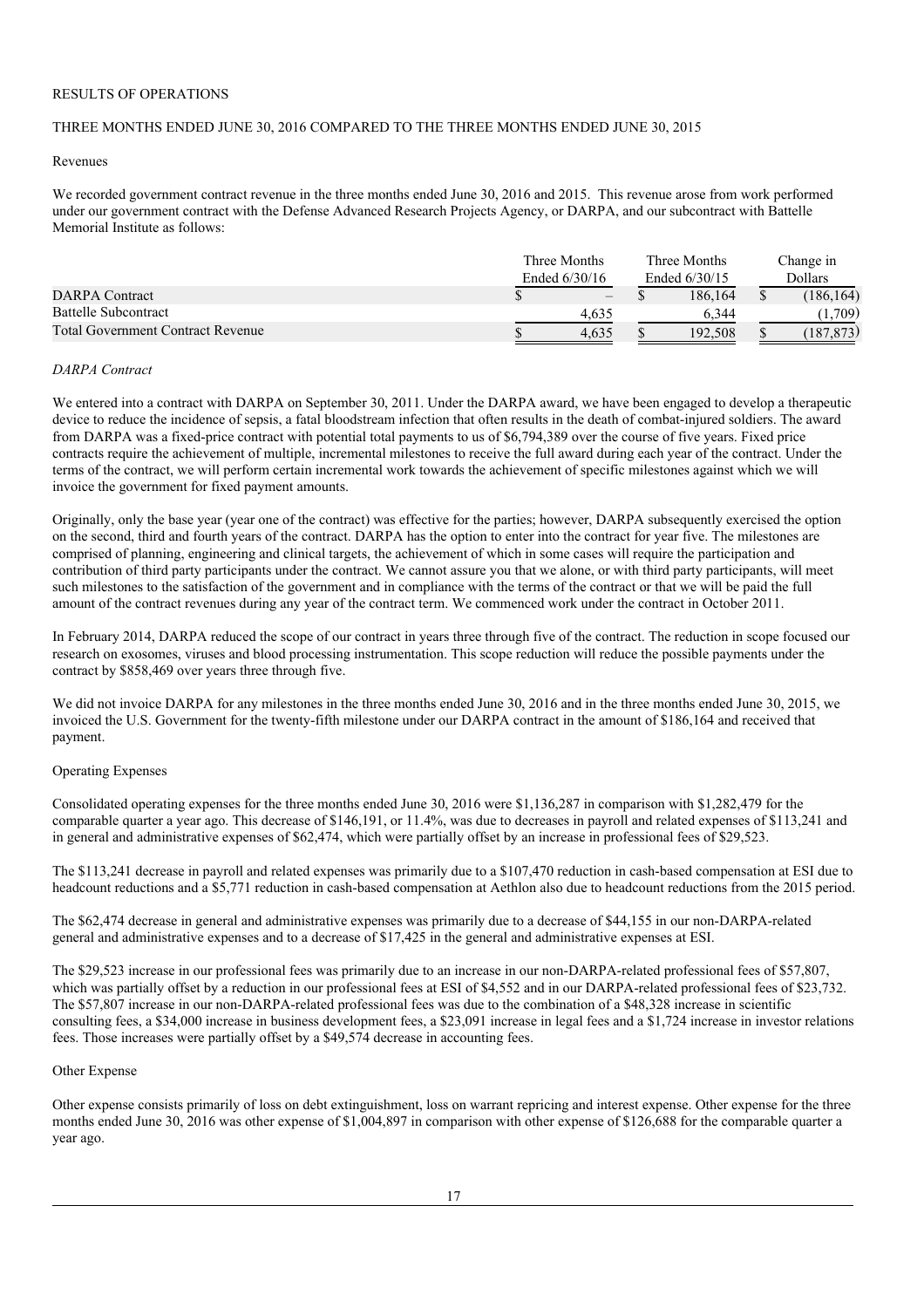The following table breaks out the various components of our other expense for both periods:

|                             | <b>Ouarter Ended</b><br>6/30/16 |          | <b>Ouarter Ended</b><br>6/30/15 |                          |        |           |
|-----------------------------|---------------------------------|----------|---------------------------------|--------------------------|--------|-----------|
|                             |                                 |          |                                 |                          | Change |           |
| Loss on Debt Extinguishment |                                 | 616.889  |                                 | $\qquad \qquad -$        |        | 616,889   |
| Loss on Warrant Repricing   |                                 | 345,841  |                                 | $\overline{\phantom{a}}$ |        | 345,841   |
| Interest Expense            |                                 | 42,167   |                                 | 126,688                  |        | (84, 521) |
| <b>Total Other Expense</b>  |                                 | .004.897 |                                 | 126,688                  |        | 878,209   |

#### Loss on Debt Extinguishment

This loss on debt extinguishment arose from the Amendments (the "Amendments") to our November 2014 convertible notes The Amendments provided that the maturity date of the notes was extended from June 1, 2016 to July 1, 2017 and that the conversion price was reduced from \$5.60 per share of common stock to \$5.00 per share of common stock. In addition, we reduced the purchase price of warrants issued in connection with the notes from \$8.40 per share to \$5.00 per share. In connection with these modifications, each of the Investors signed a consent and waiver providing its consent under certain restrictive provisions, and waiving certain rights, including a right to participate in certain offerings made by us, under a securities purchase agreement dated June 23, 2015, (the "2015 SPA") to which we, the Investors and certain other investors are parties, in order to facilitate an at-the-market equity program described in the liquidity and capital resources section of this report below. This loss also included an \$80,000 fee to extend the November 2014 convertible notes from June 1, 2016 to July 1, 2017. The \$80,000 amount was not a cash payment but rather was added to the principal of the notes

#### Loss on Warrant Repricing

On June 27, 2016, we and certain investors (the "Unit Investors") entered into Consent and Waiver and Amendment agreements (the "CWAs"), relating to an aggregate of 264,000 Warrants to Purchase Common Stock (the "Unit Warrants") we had issued to the Unit Investors on December 2, 2014 pursuant to a Securities Purchase Agreement dated November 26, 2014 (the "2014 SPA"). In the CWAs, each of the Unit Investors provided its consent under certain restrictive provisions, and waived certain rights, including a right to participate in certain offerings made by us, under the 2014 SPA in order to facilitate the at-the-market equity program described above. Pursuant to the CWAs, we reduced the Exercise Price (as defined in the Unit Warrants) from \$15.00 per share of common stock to \$5.00 per share of common stock.

On June 27, 2016, each of the Unit Investors also entered into a Consent and Waiver providing its consent under certain provisions, and waiving certain rights, including a right to participate in certain offerings made by us, under the 2015 SPA in order to facilitate the at-the market equity program described below.

We measured the change in fair value that arose from the reduction in exercise price from \$15.00 to \$5.00 and recorded a charge of \$345,841 to our other expense to reflect this change.

#### Interest Expense

Interest expense was \$42,167 for the three months ended June 30, 2016 compared to \$126,688 in the corresponding prior period, a decrease of \$84,521. The various components of our interest expense are shown in the following table:

|                                          | <b>Ouarter Ended</b><br>6/30/16 |        | <b>Ouarter Ended</b><br>6/30/15 |         | Change |           |
|------------------------------------------|---------------------------------|--------|---------------------------------|---------|--------|-----------|
| Interest Expense                         |                                 | 14.526 |                                 | 14.248  |        | 278       |
| Amortization of Deferred Financing Costs |                                 | 27.641 |                                 | 19,302  |        | 8.339     |
| <b>Amortization of Note Discounts</b>    |                                 |        |                                 | 93.138  |        | (93, 138) |
| <b>Total Interest Expense</b>            |                                 | 42.167 |                                 | 126,688 |        | (84, 521) |

As noted in the above table, the most significant factor in the \$84,521 decrease in interest expense was the \$93,138 decrease in the amortization of note discounts, which related to the amortization against the discount on the convertible notes that we issued in November 2014. Other smaller factors in the change in our total interest was a \$278 increase in contractual interest expense and a \$8,339 increase in the amortization of deferred financing costs.

#### Net Loss

As a result of the changes in revenues and expenses noted above, our net loss before noncontrolling interests increased from approximately \$1,217,000 in the quarter ended June 30, 2015 to approximately \$2,137,000 for the quarter ended June 30, 2016.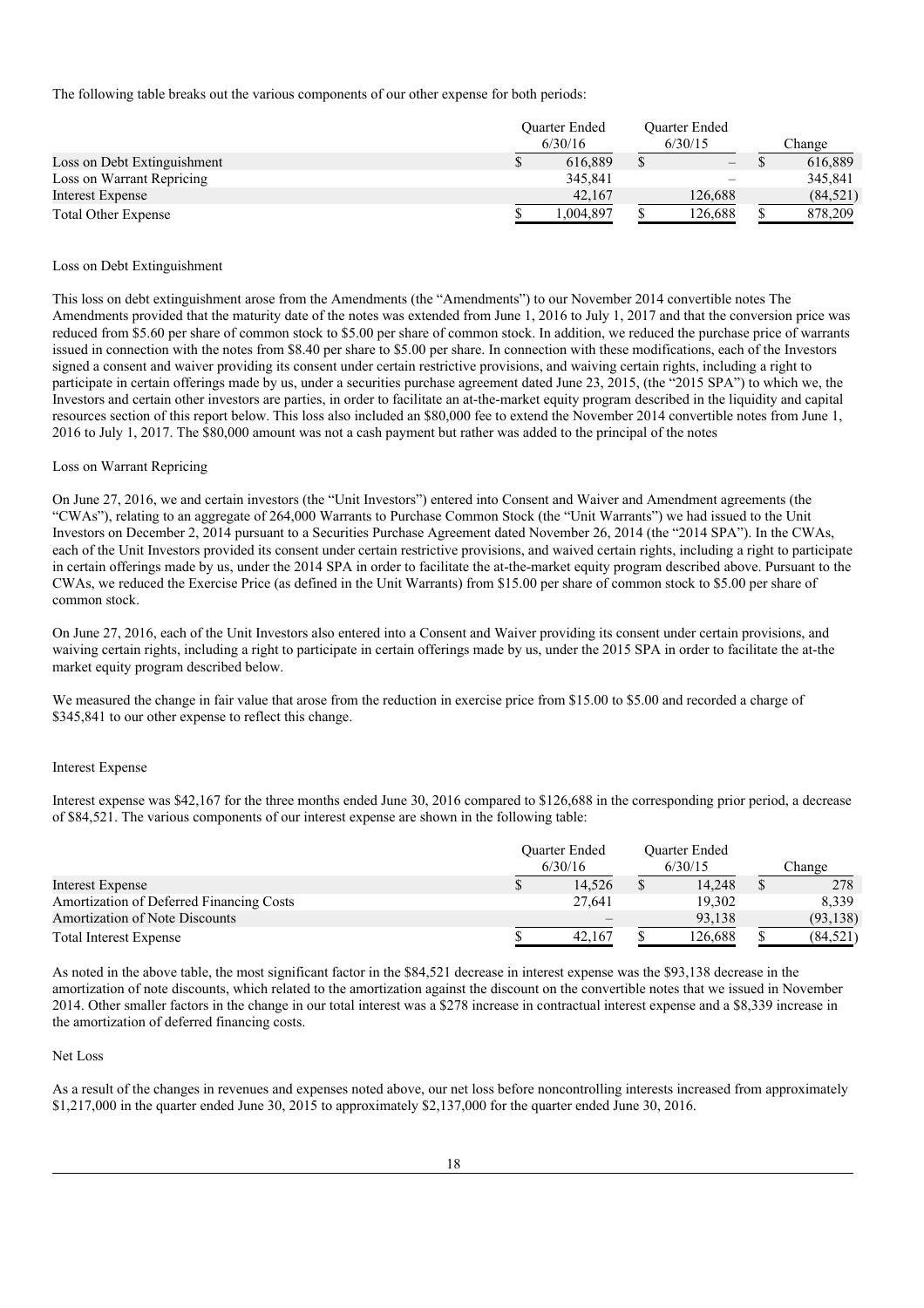Basic and diluted loss attributable to common stockholders were (\$0.28) for the three month period ended June 30, 2016 compared to (\$0.18) for the period ended June 30, 2015.

# LIQUIDITY AND CAPITAL RESOURCES

At June 30, 2016, we had a cash balance of \$1,294,259 and working capital of \$848,795. This compares to a cash balance of \$2,123,737 and working capital of \$1,849,891 at March 31, 2016.

Significant additional financing must be obtained in order to provide a sufficient source of operating capital and to allow us to continue to operate as a going concern. In addition, we will need to raise capital to complete the approved human clinical trial in the U.S. We anticipate the primary source of this additional financing will be from proceeds of our at-the-market offering program.

We raised \$5,591,988 in net proceeds from a financing in June 2015. That amount, coupled with previously existing funds on hand and expected revenues from our government contracts, has financed our operations through the first quarter of the fiscal year ending March 31, 2017. However, we will require significant additional financing to complete the current and expected additional future clinical trials in the U.S., as well as fund all of our continued research and development activities for the Hemopurifier and products on our Aethlon ADAPT platform through the twelve month period ending June 30, 2017. In addition, as we expand our activities, our overhead costs to support personnel, laboratory materials and infrastructure will increase. Should the financing we require to sustain our working capital needs be unavailable to us on reasonable terms, if at all, when we require it, we may be unable to support our research and U.S. Food and Drug Administration, or FDA, clearance activities including our planned clinical trials. The failure to implement our research and clearance activities would have a material adverse effect on our ability to commercialize our products.

Future capital requirements will depend upon many factors, including progress with pre-clinical testing and clinical trials, the number and breadth of our clinical programs, the time and costs involved in preparing, filing, prosecuting, maintaining and enforcing patent claims and other proprietary rights, the time and costs involved in obtaining regulatory approvals, competing technological and market developments, as well as our ability to establish collaborative arrangements, effective commercialization, marketing activities and other arrangements. We expect to continue to incur increasing negative cash flows and net losses for the foreseeable future.

### *Going Concern*

The accompanying condensed consolidated financial statements have been prepared assuming that we will continue as a going concern, which contemplates, among other things, the realization of assets and satisfaction of liabilities in the ordinary course of business. We have incurred continuing losses from operations and at June 30, 2016 had limited working capital and an accumulated deficit of approximately \$88,631,000. These factors, among other matters, raise substantial doubt about our ability to continue as a going concern. A significant amount of additional capital will be necessary to advance the development of our products to the point at which they may become commercially viable. We intend to fund operations, working capital and other cash requirements for the twelve month period ending June 30, 2017 through debt and/or equity financing arrangements as well as through revenues and related cash receipts under our government contracts.

We are currently addressing our liquidity issue by seeking additional investment capital through issuances of common stock under our existing S-3 registration statement and by applying for additional grants issued by government agencies in the United States. We believe that our cash on hand and funds expected to be received from additional debt and equity financing arrangements will be sufficient to meet our liquidity needs for fiscal 2017. However, no assurance can be given that we will receive any funds in addition to the funds we have received to date (see Note 14).

In July 2016, we commenced sales of common stock under our Common Stock Sales Agreement with H.C. Wainwright. As of August 11, 2016, we had raised net proceeds of \$39,655 (after deducting \$1,263 in commissions to H.C. Wainwright and \$1,193 in other offering expenses) utilizing the sales agreement through the sale of 6,100 shares at an average price of \$6.50 per share of net proceeds.

The successful outcome of future activities cannot be determined at this time and there is no assurance that, if achieved, we will have sufficient funds to execute our intended business plan or generate positive operating results.

The consolidated financial statements do not include any adjustments related to this uncertainty and as to the recoverability and classification of asset carrying amounts or the amount and classification of liabilities that might result should the Company be unable to continue as a going concern.

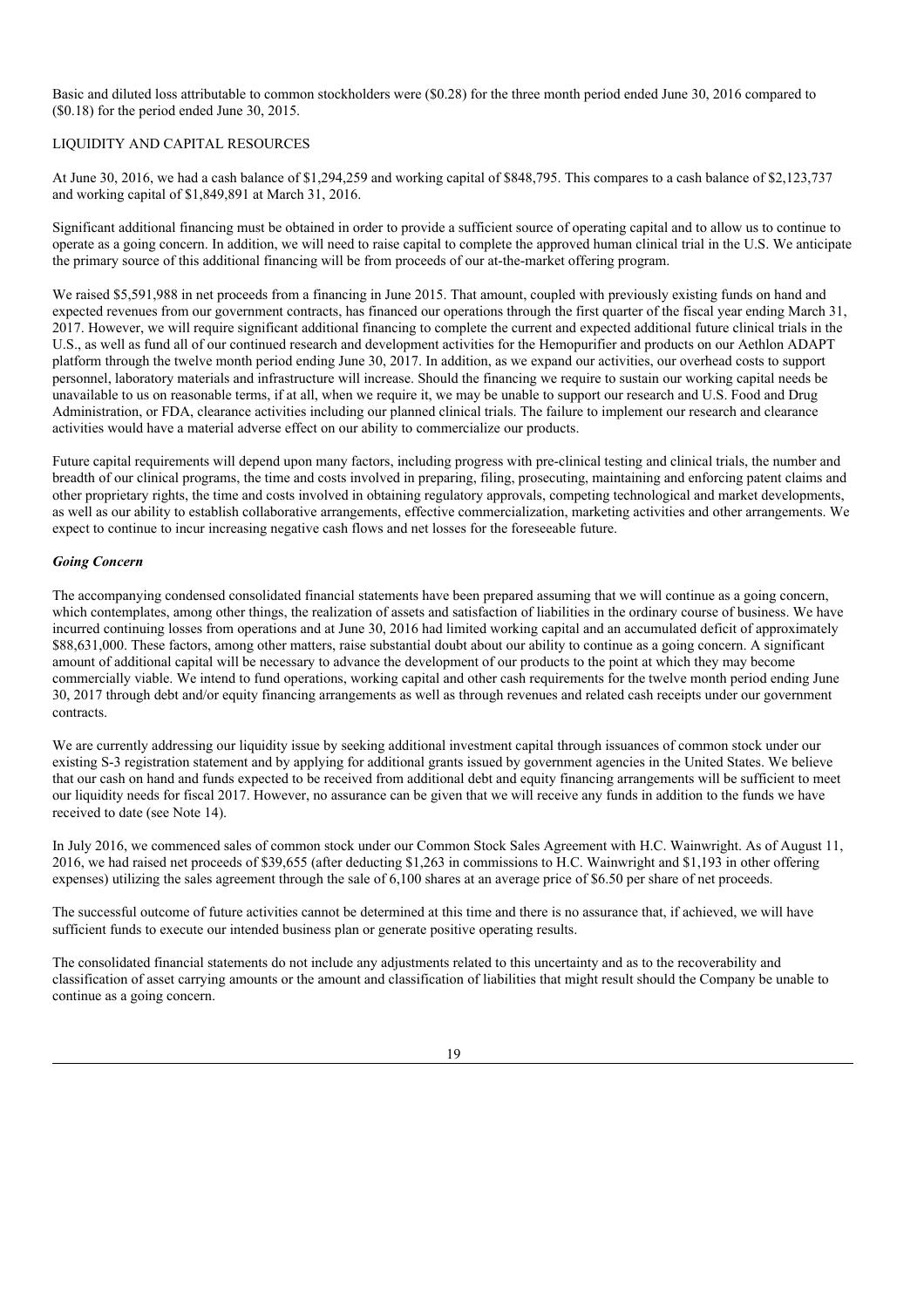## Cash Flows

Cash flows from operating, investing and financing activities, as reflected in the accompanying Condensed Consolidated Statements of Cash Flows, are summarized as follows:

|                                 | (In thousands)<br>For the three months ended |  |                  |  |  |
|---------------------------------|----------------------------------------------|--|------------------|--|--|
|                                 | June 30,<br>2016                             |  | June 30,<br>2015 |  |  |
| Cash (used in) provided by:     |                                              |  |                  |  |  |
| Operating activities            | (828)                                        |  | (798)            |  |  |
| Investing activities            | (2)                                          |  |                  |  |  |
| Financing activities            |                                              |  | 5,592            |  |  |
| Net (decrease) increase in cash | (830)                                        |  | 4,794            |  |  |

NET CASH USED IN OPERATING ACTIVITIES. We used cash in our operating activities due to our losses from operations. Net cash used in operating activities was approximately \$828,000 in the three months ended June 30, 2016 compared to approximately \$798,000 in the three months ended June 30, 2015, an increase of \$30,000.

NET CASH USED IN INVESTING ACTIVITIES. We used approximately \$2,000 of cash to purchase office equipment and fixtures in the three months ended June 30, 2016. There were no investing activities in the three months ended June 30, 2015.

NET CASH FROM FINANCING ACTIVITIES. In the three months ended June 30, 2015 we raised approximately \$5,592,000 through the sale of common stock. We did not generate any cash from financing activities in the three months ended June 30, 2016.

At the date of this filing, we plan to invest significantly into purchases of our raw materials and into our contract manufacturing arrangement subject to successfully raising additional capital.

## CRITICAL ACCOUNTING POLICIES

The preparation of condensed consolidated financial statements in conformity with accounting principles generally accepted in the United States of America requires us to make a number of estimates and assumptions that affect the reported amounts of assets and liabilities and disclosure of contingent assets and liabilities at the date of the financial statements. Such estimates and assumptions affect the reported amounts of expenses during the reporting period. On an ongoing basis, we evaluate estimates and assumptions based upon historical experience and various other factors and circumstances. We believe our estimates and assumptions are reasonable in the circumstances; however, actual results may differ from these estimates under different future conditions.

We believe that the estimates and assumptions that are most important to the portrayal of our financial condition and results of operations, in that they require the most difficult, subjective or complex judgments, form the basis for the accounting policies deemed to be most critical to us. These critical accounting policies relate to revenue recognition, measurement of stock purchase warrants issued with notes payable, beneficial conversion feature of convertible notes payable, impairment of intangible assets and long lived assets, stock compensation, and the classification of warrant obligations, and evaluation of contingencies. We believe estimates and assumptions related to these critical accounting policies are appropriate under the circumstances; however, should future events or occurrences result in unanticipated consequences, there could be a material impact on our future financial condition or results of operations.

There have been no changes to our critical accounting policies as disclosed in our Form 10-K for the year ended March 31, 2016.

### OFF-BALANCE SHEET ARRANGEMENTS

We have no obligations required to be disclosed herein as off-balance sheet arrangements.

## ITEM 3. QUANTITATIVE AND QUALITATIVE DISCLOSURES ABOUT MARKET RISK.

As a smaller reporting company as defined by Rule 12b-2 of the Exchange Act and in Item 10(f)(1) of Regulation S-K, we are electing scaled disclosure reporting obligations and therefore are not required to provide the information requested by this item.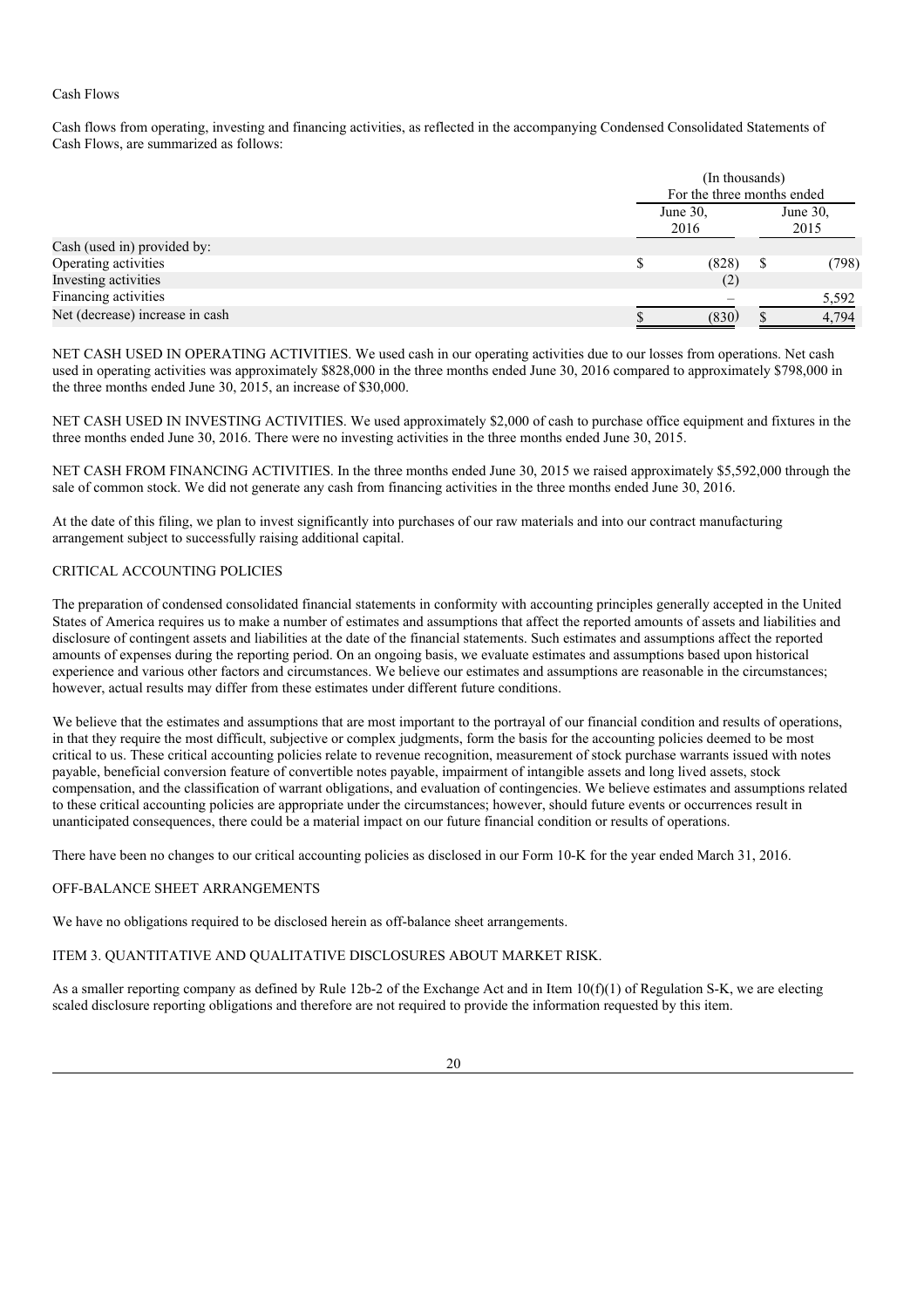## ITEM 4. CONTROLS AND PROCEDURES.

#### DISCLOSURE CONTROLS AND PROCEDURES

Under the supervision and with the participation of our management, including our Chief Executive Officer and our Chief Financial Officer, we evaluated the effectiveness of the design and operation of our disclosure controls and procedures (as defined in Rules 13a-15(e) and 15d-15(e) of the Exchange Act) as of the end of the period covered by this Quarterly Report.

Based on such evaluation, our Chief Executive Officer and Chief Financial Officer concluded that, as of the end of such period, our disclosure controls and procedures are effective in recording, processing, summarizing and reporting, on a timely basis, information required to be disclosed by us in the reports that we file or submit under the Exchange Act and are effective in ensuring that information required to be disclosed by us in the reports that we file or submit under the Exchange Act is accumulated and communicated to our management, including our Chief Executive Officer and Chief Financial Officer, as appropriate to allow timely decisions regarding required disclosure.

## CHANGES IN INTERNAL CONTROL OVER FINANCIAL REPORTING

There have been no changes in our internal control over financial reporting during the last fiscal quarter that have materially affected, or are reasonably likely to materially affect, our internal control over financial reporting.

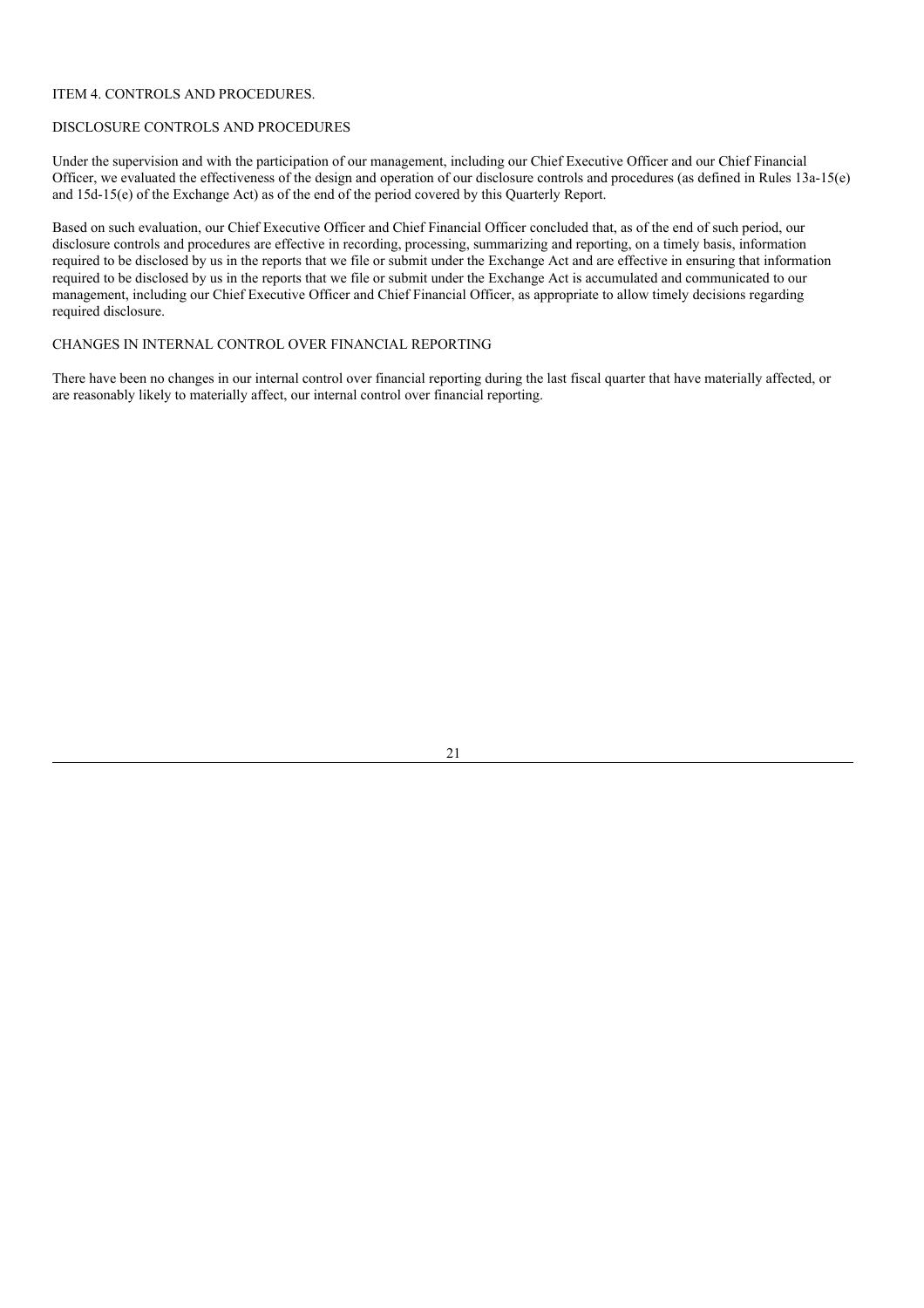# PART II. OTHER INFORMATION

## ITEM 1. LEGAL PROCEEDINGS.

From time to time, claims are made against us in the ordinary course of business, which could result in litigation. Claims and associated litigation are subject to inherent uncertainties and unfavorable outcomes could occur, such as monetary damages, fines, penalties or injunctions prohibiting us from selling one or more products or engaging in other activities.

The occurrence of an unfavorable outcome in any specific period could have a material adverse effect on our results of operations for that period or future periods. We are not presently a party to any pending or threatened legal proceedings.

#### ITEM 1A. RISK FACTORS.

As a smaller reporting company as defined by Rule 12b-2 of the Exchange Act and in Item 10(f)(1) of Regulation S-K, we are electing scaled disclosure reporting obligations and therefore are not required to provide the information requested by this item.

### ITEM 2. UNREGISTERED SALES OF EQUITY SECURITIES AND USE OF PROCEEDS.

During the quarter ended June 30, 2016 and subsequent thereto through the date of filing this report, we issued the following securities which were not registered under the Securities Act of 1933, as amended. We did not employ any form of general solicitation or advertising in connection with the offer and sale of the securities described below. In addition, we believe the purchasers are "accredited investors" for the purpose of Rule 501 promulgated under the Securities Act. For these reasons, among others, the offer and sale of the following securities were made in reliance on the exemption from registration provided by Section  $4(a)(2)$  of the Securities Act or Regulation D promulgated by the Commission under the Securities Act.

In connection with the amendment on June 27, 2016 of our November 2014 convertible notes and related Class A Common Stock Purchase Warrants, we issued to the investors warrants to purchase an aggregate of 30,000 shares of common stock with an exercise price of \$5.00 per share of common stock. The warrants will expire on November 6, 2019.

In July 2016, we issued an aggregate of 2,660 shares of common stock to three investors upon the exercise of previously issued warrants. The warrants were exercised on a cashless or "net" basis. Accordingly, we did not receive any proceeds from such exercises. The cashless exercise of such warrants resulted in the cancellation of previously issued warrants to purchase an aggregate of 19,563 shares of common stock.

ITEM 3. DEFAULTS UPON SENIOR SECURITIES.

Not applicable

ITEM 4. MINE SAFETY DISCLOSURES.

We have no disclosure applicable to this item.

ITEM 5. OTHER INFORMATION.

Not applicable

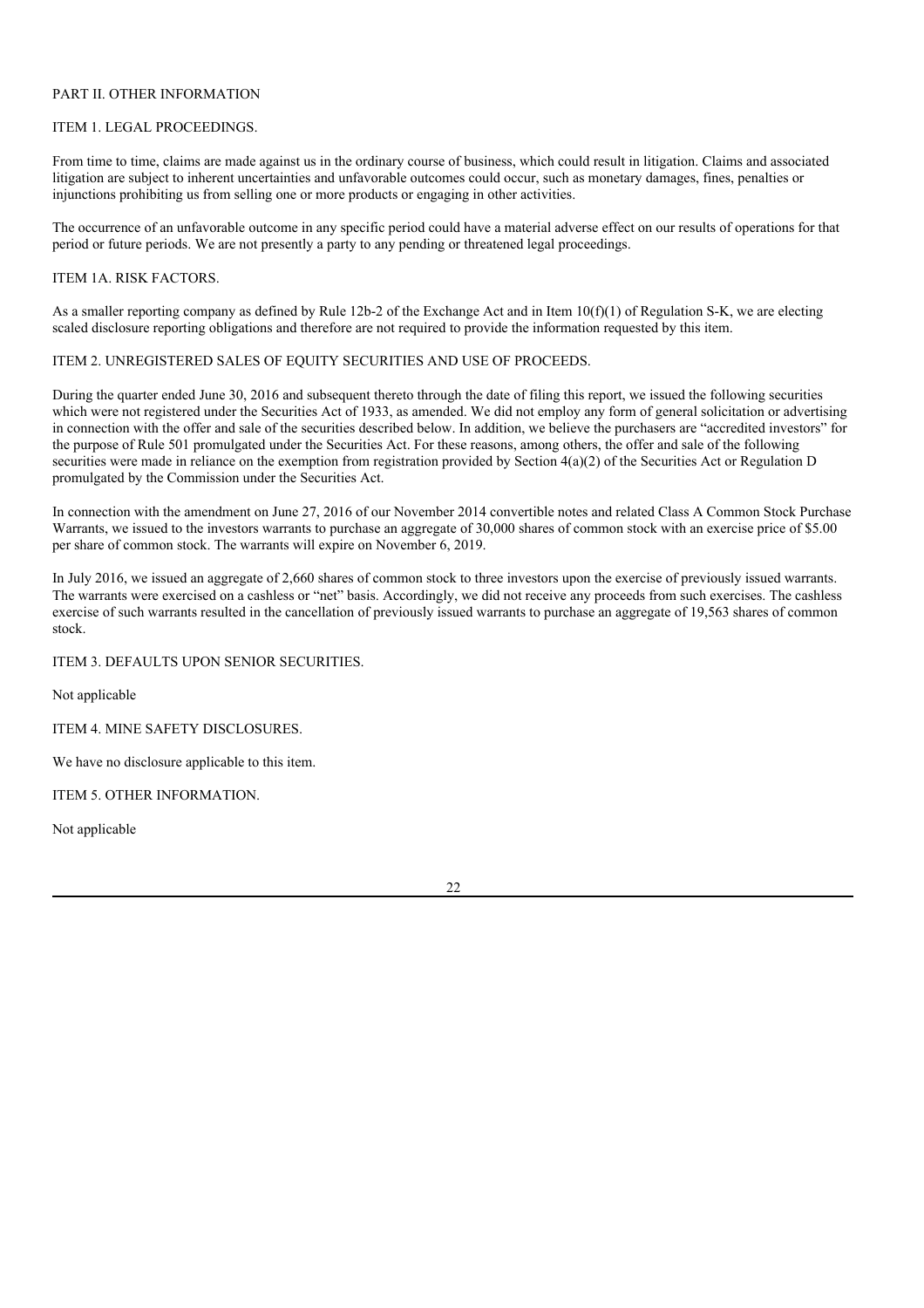## ITEM 6. EXHIBITS.

(a) Exhibits. The following documents are filed as part of this report:

- 3.1 Articles of Incorporation of Aethlon Medical, Inc., as amended (1)
- 3.2 Bylaws of Aethlon Medical, Inc., as amended (2)
- 4.1 Form of Amendment to Notes and Warrants dated June 27, 2016 (3)
- 4.2 Form of Allonge to Convertible Promissory Note dated June 27, 2016 (3)
- 4.3 Form of Class A Common Stock Purchase Warrant issued June 27, 2016 (3)
- 4.4 Form of Consent and Waiver and Amendment dated June 27, 2016 (3)
- 10.1 Common Stock Sales Agreement dated June 28, 2016 between Aethlon Medical, Inc. and H.C. Wainwright & Co., LLC (3)
- 10.2 Form of Consent and Waiver dated June 27, 2016 (3)
- 10.3 2012 Non-Employee Directors Compensation Program, as amended August 9, 2016 (4)
- 31.1 Certification of Principal Executive Officer pursuant to Securities Exchange Act rules 13a- 14(a) and 15d-14(a) as adopted pursuant to section 302 of the Sarbanes-Oxley Act of 2002\*
- 31.2 Certification of Principal Financial Officer pursuant to Securities Exchange Act rules 13a- 14(a) and 15d-14(a) as adopted pursuant to section 302 of the Sarbanes-Oxley Act of 2002\*
- 32.1 Certification of Principal Executive Officer pursuant to 18 U.S.C. section 1350, as adopted pursuant to section 906 of the Sarbanes-Oxley Act of 2002\*
- 32.2 Certification of Principal Financial Officer pursuant to 18 U.S.C. section 1350, as adopted pursuant to section 906 of the Sarbanes-Oxley Act of 2002\*
- 101 Interactive Data Files\* 101.INS XBRL Instance Document\* 101.SCHXBRL Schema Document\* 101.CALXBRL Calculation Linkbase Document\* 101.DEFXBRL Definition Linkbase Document\* 101.LABXBRL Label Linkbase Document\* 101.PRE XBRL Presentation Linkbase Document\*

\* Filed herewith.

- (1) Filed with the Company's Registration Statement on Form S-3 (File No. 333-211151) filed on May 5, 2016 and incorporated by reference.
- (2) Filed with the Company's Annual Report on Form 10-K filed on June 26, 2015 for the year ended March 31, 2015 and incorporated by reference.
- (3) Filed with the Company's Current Report on Form 8-K dated June 28, 2016 and incorporated by reference.
- (4) Filed with the Company's Current Report on Form 8-K dated August 10, 2016 and incorporated by reference.
	- 23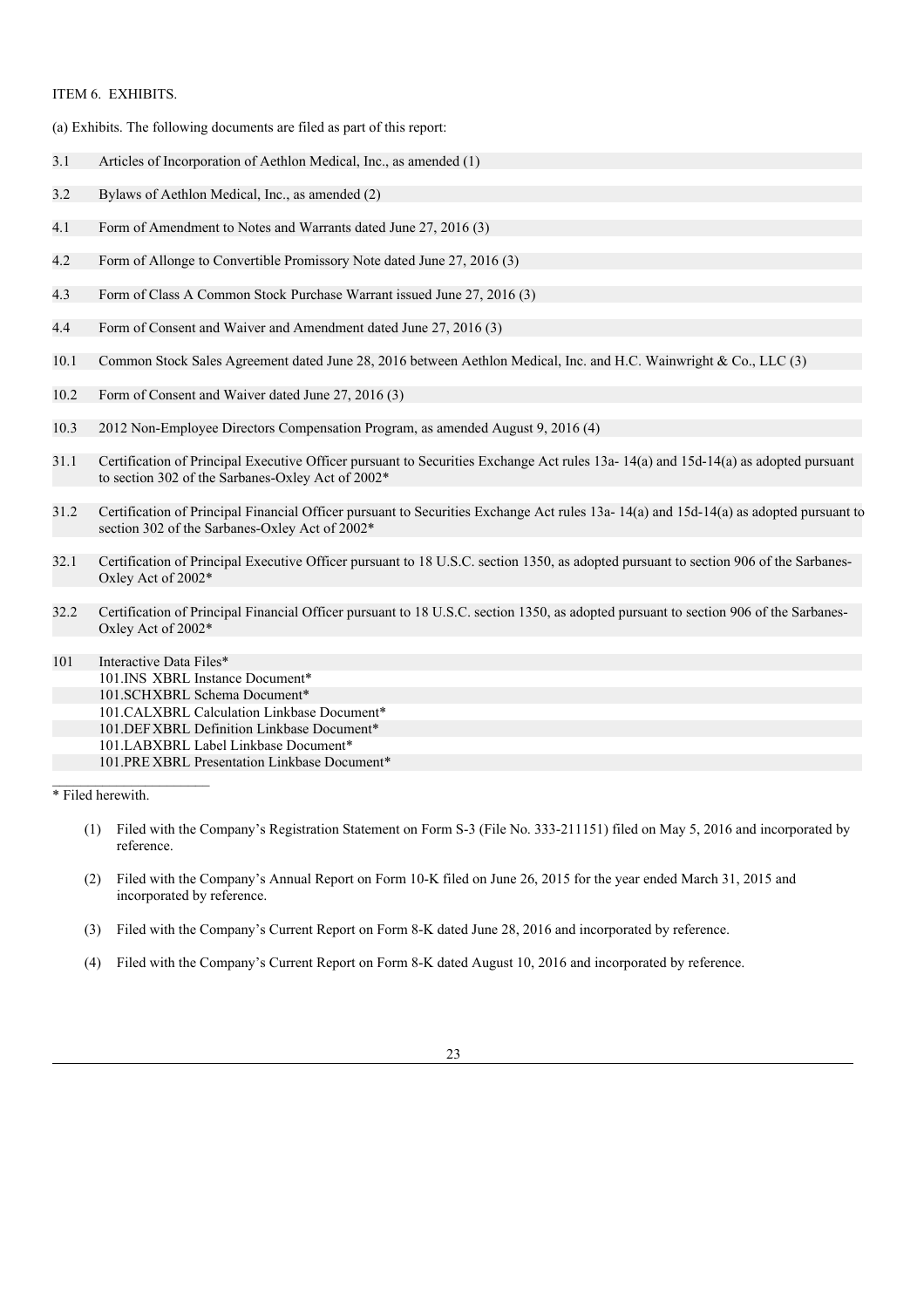# SIGNATURES

Pursuant to the requirements of the Securities Exchange Act of 1934, the registrant has duly caused this report to be signed on its behalf by the undersigned thereunto duly authorized.

AETHLON MEDICAL, INC.

Date: August 11, 2016 **By:** *SI* JAMES B. FRAKES

JAMES B. FRAKES CHIEF FINANCIAL OFFICER CHIEF ACCOUNTING OFFICER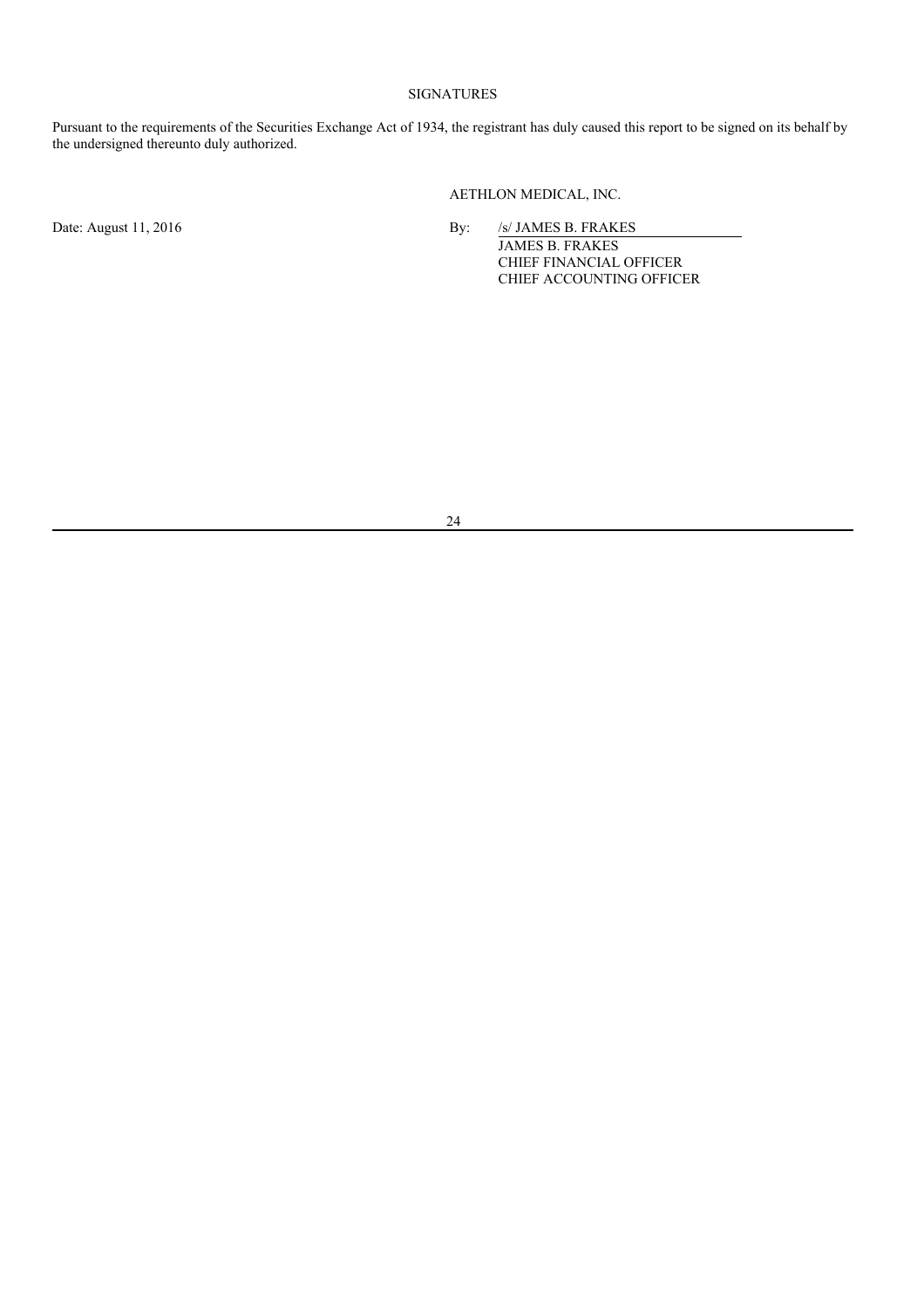## CERTIFICATION PURSUANT TO RULE 13a-14(a)/15d-14(a), AS ADOPTED PURSUANT TO SECTION 302 OF THE SARBANES-OXLEY ACT OF 2002

I, James Joyce, certify that:

1. I have reviewed this Quarterly Report on Form 10-Q of Aethlon Medical, Inc.;

2. Based on my knowledge, this report does not contain any untrue statement of a material fact or omit to state a material fact necessary to make the statements made, in light of the circumstances under which such statements were made, not misleading with respect to the period covered by this report;

3. Based on my knowledge, the financial statements, and other financial information included in this Report, fairly present in all material respects the financial condition, results of operations and cash flows of the registrant as of, and for, the periods presented in this report;

4. The registrant's other certifying officer(s) and I are responsible for establishing and maintaining disclosure controls and procedures (as defined in Exchange Act Rules 13a-15(e) and 15d-15(e)) and internal control over financial reporting (as defined in Exchange Act Rules  $13a-15(f)$  and  $15d-15(f)$  for the registrant and have:

- (a) Designed such disclosure controls and procedures, or caused such disclosure controls and procedures to be designed under our supervision, to ensure that material information relating to the registrant, including its consolidated subsidiaries, is made known to us by others within those entities, particularly during the period in which this report is being prepared;
- (b) Designed such internal control over financial reporting, or caused such internal control over financial reporting to be designed under our supervision, to provide reasonable assurance regarding the reliability of financial reporting and the preparation of financial statements for external purposes in accordance with generally accepted accounting principles;
- (c) Evaluated the effectiveness of the registrant's disclosure controls and procedures and presented in this report our conclusions about the effectiveness of the disclosure controls and procedures, as of the end of the period covered by this report based on such evaluation; and
- (d) Disclosed in this report any change in the registrant's internal control over financial reporting that occurred during the registrant's most recent fiscal quarter (the registrant's fourth fiscal quarter in the case of an annual report) that has materially affected, or is reasonably likely to materially affect, the registrant's internal control over financial reporting; and

5. The registrant's other certifying officer(s) and I have disclosed, based on our most recent evaluation of internal control over financial reporting, to the registrant's auditors and the audit committee of the registrant's board of directors (or persons performing the equivalent functions):

- (a) All significant deficiencies and material weaknesses in the design or operation of internal control over financial reporting which are reasonably likely to adversely affect the registrant's ability to record, process, summarize and report financial information; and
- (b) Any fraud, whether or not material, that involves management or other employees who have a significant role in the registrant's internal control over financial reporting.

Date: August 11, 2016

/s/ JAMES A. JOYCE JAMES A. JOYCE CHIEF EXECUTIVE OFFICER (PRINCIPAL EXECUTIVE OFFICER )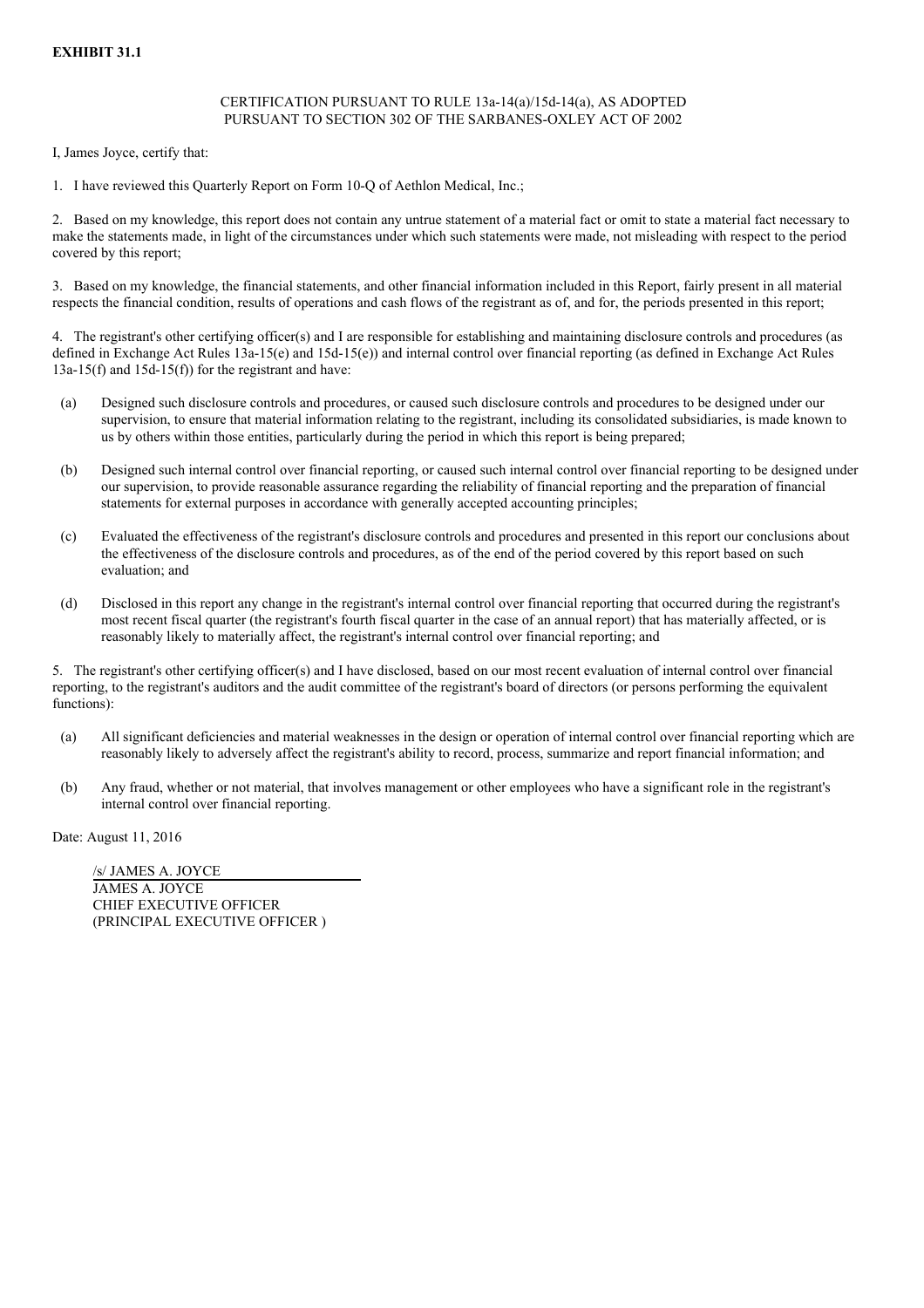## CERTIFICATION PURSUANT TO RULE 13a-14(a)/15d-14(a), AS ADOPTED PURSUANT TO SECTION 302 OF THE SARBANES-OXLEY ACT OF 2002

I, James Frakes, certify that:

1. I have reviewed this Quarterly Report on Form 10-Q of Aethlon Medical, Inc.;

2. Based on my knowledge, this report does not contain any untrue statement of a material fact or omit to state a material fact necessary to make the statements made, in light of the circumstances under which such statements were made, not misleading with respect to the period covered by this report;

3. Based on my knowledge, the financial statements, and other financial information included in this Report, fairly present in all material respects the financial condition, results of operations and cash flows of the registrant as of, and for, the periods presented in this report;

4. The registrant's other certifying officer(s) and I are responsible for establishing and maintaining disclosure controls and procedures (as defined in Exchange Act Rules 13a-15(e) and 15d-15(e)) and internal control over financial reporting (as defined in Exchange Act Rules  $13a-15(f)$  and  $15d-15(f)$  for the registrant and have:

- (a) Designed such disclosure controls and procedures, or caused such disclosure controls and procedures to be designed under our supervision, to ensure that material information relating to the registrant, including its consolidated subsidiaries, is made known to us by others within those entities, particularly during the period in which this report is being prepared;
- (b) Designed such internal control over financial reporting, or caused such internal control over financial reporting to be designed under our supervision, to provide reasonable assurance regarding the reliability of financial reporting and the preparation of financial statements for external purposes in accordance with generally accepted accounting principles;
- (c) Evaluated the effectiveness of the registrant's disclosure controls and procedures and presented in this report our conclusions about the effectiveness of the disclosure controls and procedures, as of the end of the period covered by this report based on such evaluation; and
- (d) Disclosed in this report any change in the registrant's internal control over financial reporting that occurred during the registrant's most recent fiscal quarter (the registrant's fourth fiscal quarter in the case of an annual report) that has materially affected, or is reasonably likely to materially affect, the registrant's internal control over financial reporting; and

5. The registrant's other certifying officer(s) and I have disclosed, based on our most recent evaluation of internal control over financial reporting, to the registrant's auditors and the audit committee of the registrant's board of directors (or persons performing the equivalent functions):

- (a) All significant deficiencies and material weaknesses in the design or operation of internal control over financial reporting which are reasonably likely to adversely affect the registrant's ability to record, process, summarize and report financial information; and
- (b) Any fraud, whether or not material, that involves management or other employees who have a significant role in the registrant's internal control over financial reporting.

Date: August 11, 2016

/s/ JAMES B. FRAKES JAMES B. FRAKES CHIEF FINANCIAL OFFICER (PRINCIPAL FINANCIAL OFFICER)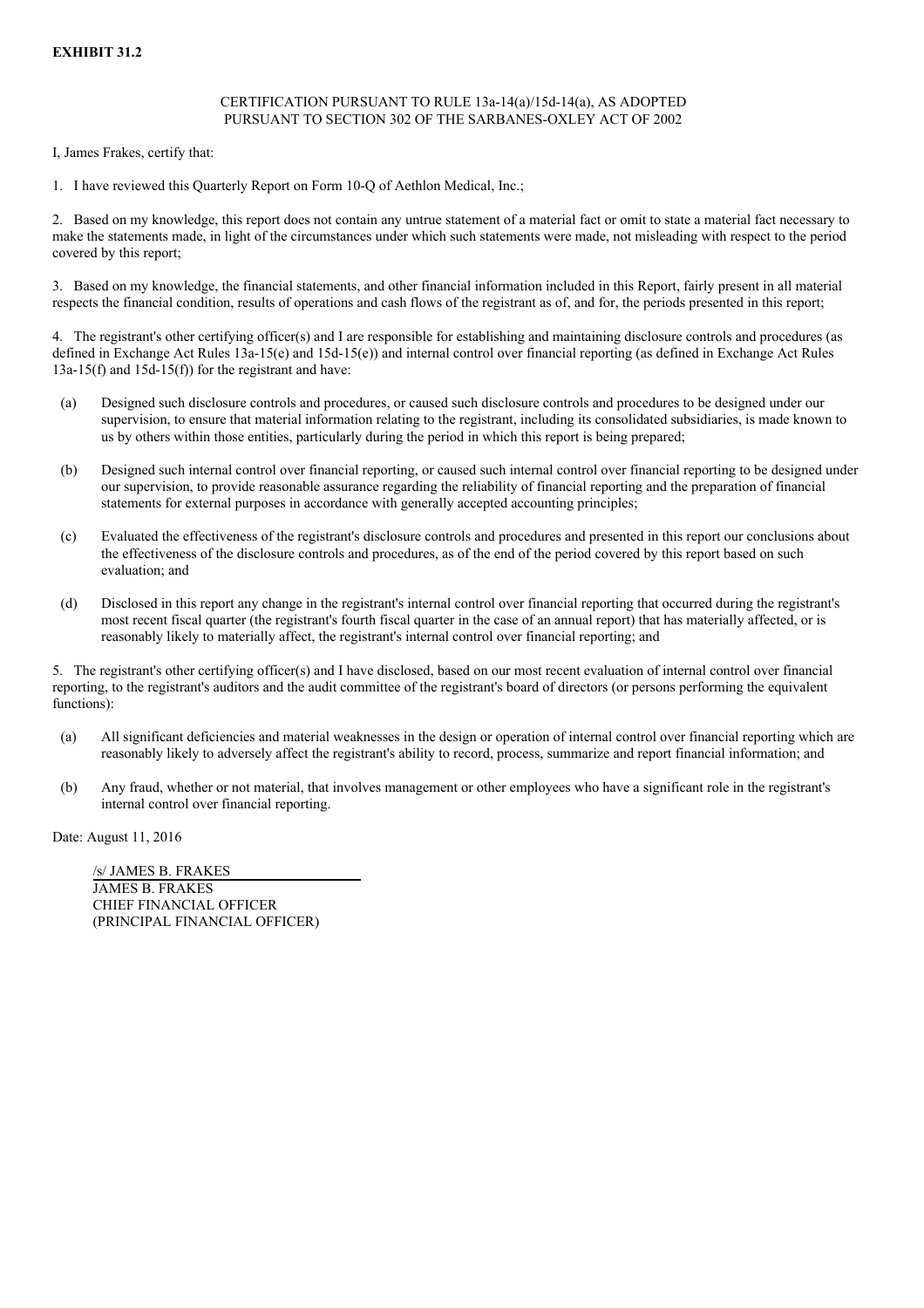#### CERTIFICATION PURSUANT TO 18 U.S.C. SECTION 1350, AS ADOPTED PURSUANT TO SECTION 906 OF THE SARBANES-OXLEY ACT OF 2002

In connection with the Quarterly Report of Aethlon Medical, Inc. (the "Registrant") on Form 10-Q for the three month period ended June 30, 2016 as filed with the Securities and Exchange Commission on the date hereof, I, James A. Joyce, Chief Executive Officer of the Registrant, certify, pursuant to 18 U.S.C. Section 1350, as adopted pursuant to Section 906 of the Sarbanes-Oxley Act of 2002, that:

1. Based on my knowledge, the Quarterly Report on Form 10-Q fully complies with the requirements of Section 13(a) or 15(d) of the Securities Exchange Act of 1934, as amended, and

2. The information contained in such Quarterly Report on Form 10-Q fairly presents, in all material respects, the financial condition and results of operations of Aethlon Medical, Inc.

Dated: August 11, 2016 /s/ JAMES A. JOYCE

James A. Joyce Chief Executive Officer Aethlon Medical, Inc.

A signed original of this written statement required by Section 906, or other document authenticating, acknowledging, or otherwise adopting the signature that appears in typed form within the electronic version of this written statement required by Section 906, has been provided to Aethlon Medical, Inc. and will be retained by Aethlon Medical, Inc. and furnished to the Securities and Exchange Commission or its staff upon request.